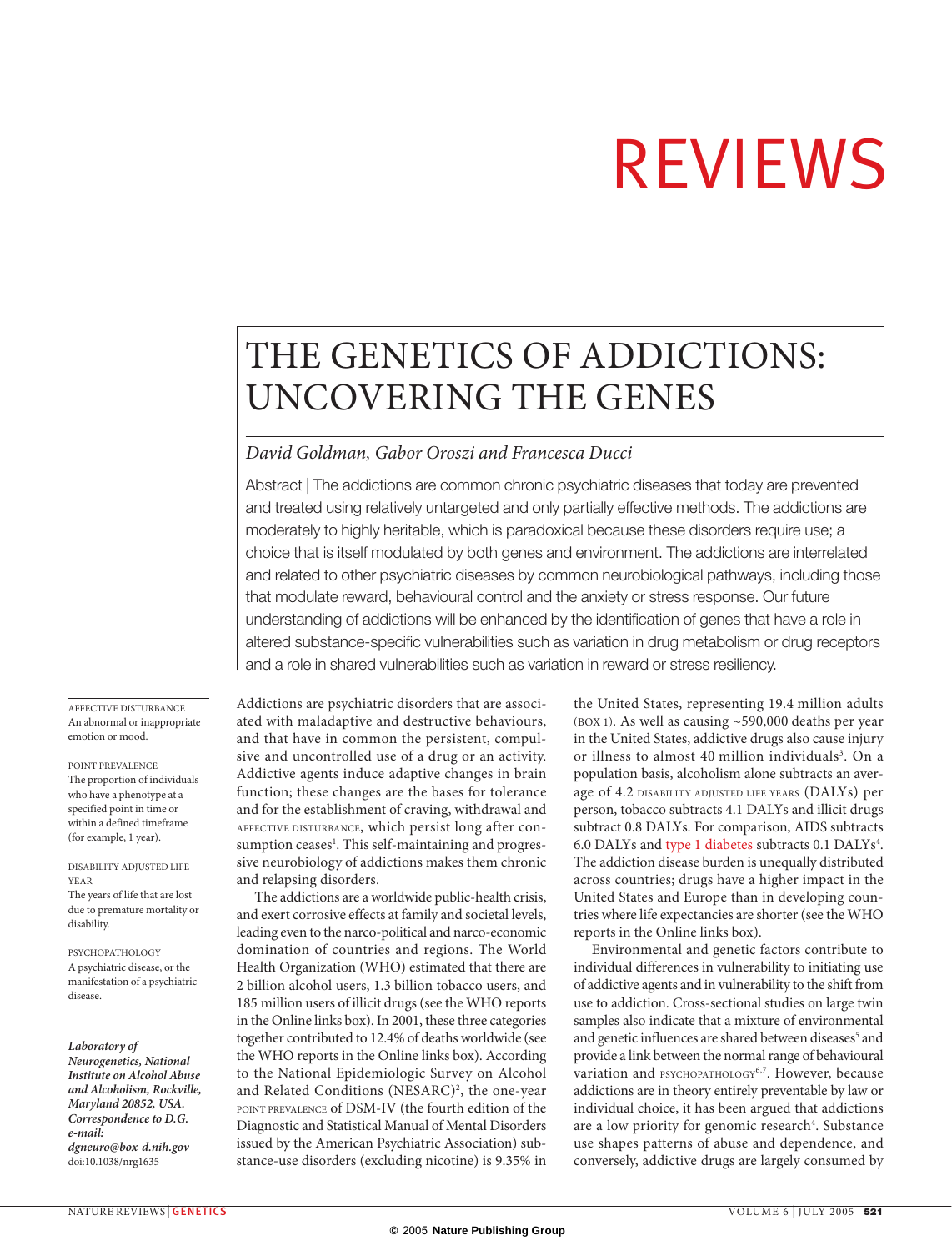# REVIEWS

#### **POLYGENICITY**

A model of genetic determinism in which many alleles function in combination to produce a phenotype.

#### HETEROGENEITY

A model of genetic determinism in which different alleles lead to the same phenotype in different individuals, but an individual allele can suffice to produce the phenotype.

#### **HERITABILITY** An estimate of the genetic component of liability, which ranges from zero to one.

ADDICTION LIABILITY The relative potential of an agent to lead to addiction.

#### ABUSE

Substance abuse is a disease that is operationally defined using objective criteria such as those issued by the American Psychatric Association and the World Health Organization.

addicted individuals<sup>8</sup>. Addictive substances are widely used worldwide<sup>9</sup> (FIG. 1). However, voluntary or enforced choice has met with partial success. Restrictions generally reduce addictions but are variably applied. Furthermore, the addictions encompass non-substance related behaviours that are widespread and that might access the same neurobiological pathways that modulate reward<sup>10</sup>, impulsive and compulsive behaviour, and mood. These diverse behaviours, including binge eating, compulsive gambling and playing video games, resemble the substance addictions in their clinical course and harmful effect. Therefore, the public-health impact of gene discovery for the addictions is potentially very large, as Merikangas and Risch<sup>4</sup> noted. The origins of addiction vulnerability are complex and wide-ranging; the underlying genetic factors need to be identified to solve the puzzle of what causes these pervasive and relatively intractable disorders. Fortunately, the establishment of widely accepted definitions has created a unifying framework for research and for the clinical treatment of disorders that frequently share neurobiological and clinical course<sup>11</sup> (BOXES 1,2).

In this review, we describe our current understanding of addictions. We begin by comparing their mode of inheritance and then discuss the nature of inherited factors, including the genetic risk factors that are shared across diseases versus disease-specific factors, and evidence for POLYGENICITY and HETEROGENEITY. We describe the progress that has been made in gene mapping, including recent work that has used intermediate phenotypes as predictors of vulnerability, and studies of candidate addiction-predisposing genes in animal

# Box 1 | **Definition and classification of addictions**

**Clinical addictions are generally diagnosed using the Diagnostic and Statistical Manual of Mental Disorders (DSM) issued by the American Psychiatric Association (APA), or using the International Classification of Disease (ICD) of the World Health Organization (WHO). These manuals are also used in research. The most recent versions of both systems (DSM-IV and ICD-10) recognize two categories:** ABUSE **(DSM-IV) or harmful use (ICD-10) and dependence. DSM-IV definitions of abuse and dependence are shown in** BOX 2**. Diagnoses can be made with high reliability;**  κ**-values (a widely used coefficient of reliability that ranges from –1.0 to +1.0) are**  more than 0.70 for both DSM-IV and ICD-10 current alcohol dependence diagnoses<sup>11</sup>. **Addiction diagnoses are not aetiologically based, but are descriptive and syndromic, based on clusters of symptoms and clinical course**<sup>104</sup>**. This issue limits their usefulness for research into the causes of addictions and is failing to promote individualized treatment and prevention.**

**The clinically heterogeneous nature of addictions led to sub-classifications, usually A versus B**54,105**. More complex subdivisions are sometimes made**106–109 **that take into account age, age at onset, gender, psychiatric comorbidity and clinical course**105,107**. For alcoholism, type A (for example, Cloninger type I) comprises approximately two-thirds of alcoholics and is characterized by later onset, slower course and better prognosis. Type B (for example, Cloninger type II) is characterized by stronger familial clustering, antisocial behaviour, earlier onset, rapid course and poorer prognosis. A frequently identified subtype is that of the negative affect or internalizing alcoholic, who is characterized by high levels of anxiety and depression**106,107**. A and B distinctions are largely extendable to other addictions**110,111**. Future versions of the DSM will probably incorporate dimensional indices such as age at onset, years of drug use, frequency and quantity of use. Future categorizations might also handle better the cross-connections between addictions and other psychopathologies.**



Figure 1 | **Lifetime prevalence of substance use in 6 countries.** Alcohol use is defined as having consumed 12 or more drinks in at least 1 year. Other drug use is defined as reporting use of the drug more than five times ever. Data are from Vega et al.<sup>9</sup>

models. We conclude by discussing the integration of genotypes into diagnosis; this goal is particularly timely given the enormous public-health impact of addictions and the potential power of precisely and inexpensively defined genotypes associated with these heritable diseases.

### **Inheritance of addictions**

The inheritance of addictions has been evaluated in many ways, including studies on families and adoptees, but the cornerstone of our knowledge comes from the patterns of correlations in monozygotic (MZ) and dizygotic (DZ) twins.

Addictions are among the most heritable of psychiatric disorders, as shown in studies of large, carefully characterized cohorts of twins (TABLE 1), including epidemiologically ascertained cohorts from Virginia, USA, and Australia. HERITABILITIES range from 0.39 (for hallucinogens) to 0.72 (for cocaine) (FIG. 2a). These moderate to high heritabilities are seemingly paradoxical: addiction depends initially on individual choice to use an addictive agent (so, if a person chooses to use a drug, how can addiction to the drug be heritable?) and wide variations in ADDICTION LIABILITY are observed across time and space. However, heritability studies are generally carried out within populations and age-cohorts that share a substantial likelihood of exposure. Furthermore, it is becoming clear that susceptibility to several complex diseases — coronary artery disease, obesity, cancer and AIDS — is genetically influenced, but also depends profoundly on lifestyle choices. It should also be emphasized that, within populations, exposures are frequently pervasive (for example, exposure to nicotine, alcohol, gambling and caffeine in the United States) and that twin studies therefore cannot expose the full range of genotypes that underlie addiction. In addition, certain individuals are predisposed to initiate use. Heritabilities for initiation and use are generally lower than for dependence, but are still significant $12,13$ . Finally, heritabilities should not be overinterpreted as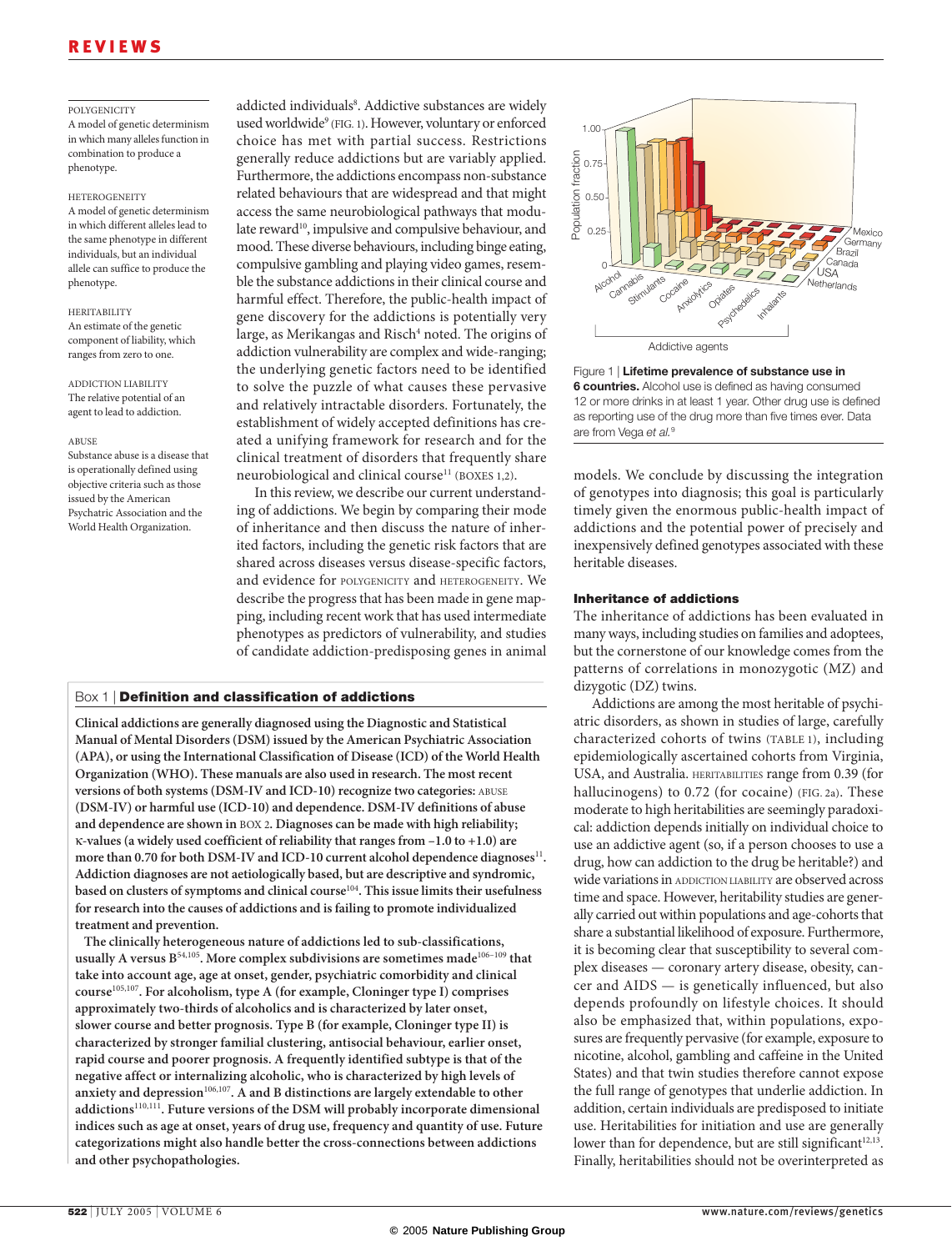#### Box 2 | **Formal criteria for diagnosing substance-use disorders**

**Substance-use disorders, including abuse and dependence, are maladaptive patterns of use that lead to clinically significant impairment or distress. According to the definition that is included in the frequently used Diagnostic and Statistical Manual of Mental Disorders (DSM, issued by the American Psychiatric Association), the diagnosis of substance dependence requires at least three of seven criteria and the diagnosis of substance abuse requires one of four criteria. The criteria listed below are those described in the fourth edition of DSM (DSM-IV), published in 1994.**

#### **The seven criteria for substance dependence**

- **The need for markedly increased amounts of the substance to achieve intoxication or desired effect, or diminished effect with continued use of the same amount (tolerance).**
- **Withdrawal syndrome or use of the substance to relieve or avoid withdrawal symptoms.**
- **One or more unsuccessful efforts to cut down or control use.**
- **Use in larger amounts or over a longer period than intended.**
- **Important social, occupational or recreational activities are given up or reduced because of substance use.**
- **A large amount of time is spent in activities that are necessary to obtain, to use or to recover from the effects of the substance.**
- **Continued use despite knowledge of having persistent or recurrent physical or psychological problems that are caused or exacerbated by the substance.**

#### **The four criteria for substance abuse**

- **Recurrent use resulting in a failure to fulfil the main obligations at work, school or home.**
- **Recurrent use in physically hazardous situations.**
- **Recurrent substance-related legal problems.**
- **Continued use despite persistent or recurrent social or interpersonal problems that are caused or exacerbated by the substance.**

**For both disorders, symptoms must occur within the same 12-month period. The abuse diagnosis is excluded in patients who have ever been dependent.**

> absolute levels of genetic influence. Heritabilities are estimates that are based on correlations, and are subject to sampling and methodological errors, so the accuracy of diagnosis or the measurement error places a limit on the strength of correlations. Because the total variance includes measurement error and gene–environment covariance, the role of unshared environmental factors cannot be calculated by subtracting heritable variance in liability from total variance.

> *Addiction liability and heritability.* Drugs differ in their addiction liability. Addictive liability should correlate with heritability of addiction if variation in the neurobiological basis of addiction is what is being inherited. Although addiction liability is difficult to quantify, Goldstein and Kalant ranked relative risks of addiction to different classes of substances<sup>14</sup>. Using those risk rankings as crude indicators, it seems that addiction liability predicts heritability moderately well, as shown in FIG. 2b. Cocaine and opiates, among the most addictive of substances, are among the most heritable. On the other hand, hallucinogens are among the least addictive, and are also the least heritable. These data seem to point towards an inheritance of variation in the core neurobiological basis of addiction, such as

the pathways that mediate reward, behavioural control, obsessionality, compulsivity, or stress and anxiety response. If genes that underlie such variation are detected, they might be informative across addiction disorders and for other behavioural differences that are determined by the same neurobiological processes.

*Mode of inheritance.* The addictions are inherited as common, complex diseases that show no obvious pattern of Mendelian transmission<sup>15</sup>. However, beyond the importance of environmental interactions, the origin of the complexity is poorly understood. It is tempting to imagine that addictions are polygenic, with vulnerability arising from the simultaneous impact of functional variations at several genes. This model of composite, vulnerable neurobiological processes is consistent with the variety of pathways involved, and the numerous genes involved in these pathways, any one of which could have functional genetic variants. Under a polygenic model, the simultaneous inheritance of many genetic variants (shown as a combination of puzzle pieces in FIG. 3a) is necessary for expression of the disease. However, the molecular complexity of the neural systems can also lead to genetic heterogeneity: a single genetic variation determines vulnerability and RESILIENCY, but different variants (FIG. 3a) can suffice for expression of the disease in different individuals and families. Polygenicity and heterogeneity have a different effect on MZ:DZ twin concordance ratios (FIG. 3b). These ratios can thereby provide a test to investigate whether a disease is polygenic. This is because MZ twins share all alleles but DZ twins are unlikely to share a combination of alleles. Certain psychiatric diseases (for example, autism and schizophrenia) have high or moderately high MZ:DZ ratios, indicating they might be polygenic or at least oligogenic. The MZ:DZ twin concordance ratios (FIG. 4) reveal no powerful imprint of polygenicity on the inheritance of most addictions, although modest polygenic effects are sometimes seen. For example, the ratio for cocaine is almost 4:1, invoking OLIGOGENICITY or perhaps the effect of a single recessive allele. In most other cases, the MZ:DZ ratios converge to 2:1, which is consistent with alleles of individual effect, and the genetic heterogeneity model. The relative importance of polygenicity versus heterogeneity has implications for the potential diagnostic use of genetic markers and for strategies to identify gene effects. High within-gene heterogeneity (for example, of the breast cancer 1, early onset (*BRCA1*) gene in certain cancers) can cause the failure of case–control association analysis using HAPLOTYPES, because different risk alleles will often reside on different haplotypes. By contrast, individual families and isolated populations could be more useful under a model of high genetic heterogeneity. Under a model of polygenicity and strong epistatic effects, some loci might be undetectable except by two-locus analysis, which should be used with trepidation because of the geometric increase in the number of tests carried out, and the consequent loss of power.

**RESILIENCY** The ability to withstand mental or physical stress.

OLIGOGENICITY A model of genetic determinism in which a few alleles function in combination to produce a phenotype.

**HAPLOTYPE** A combination of alleles at different loci on the same chromosome.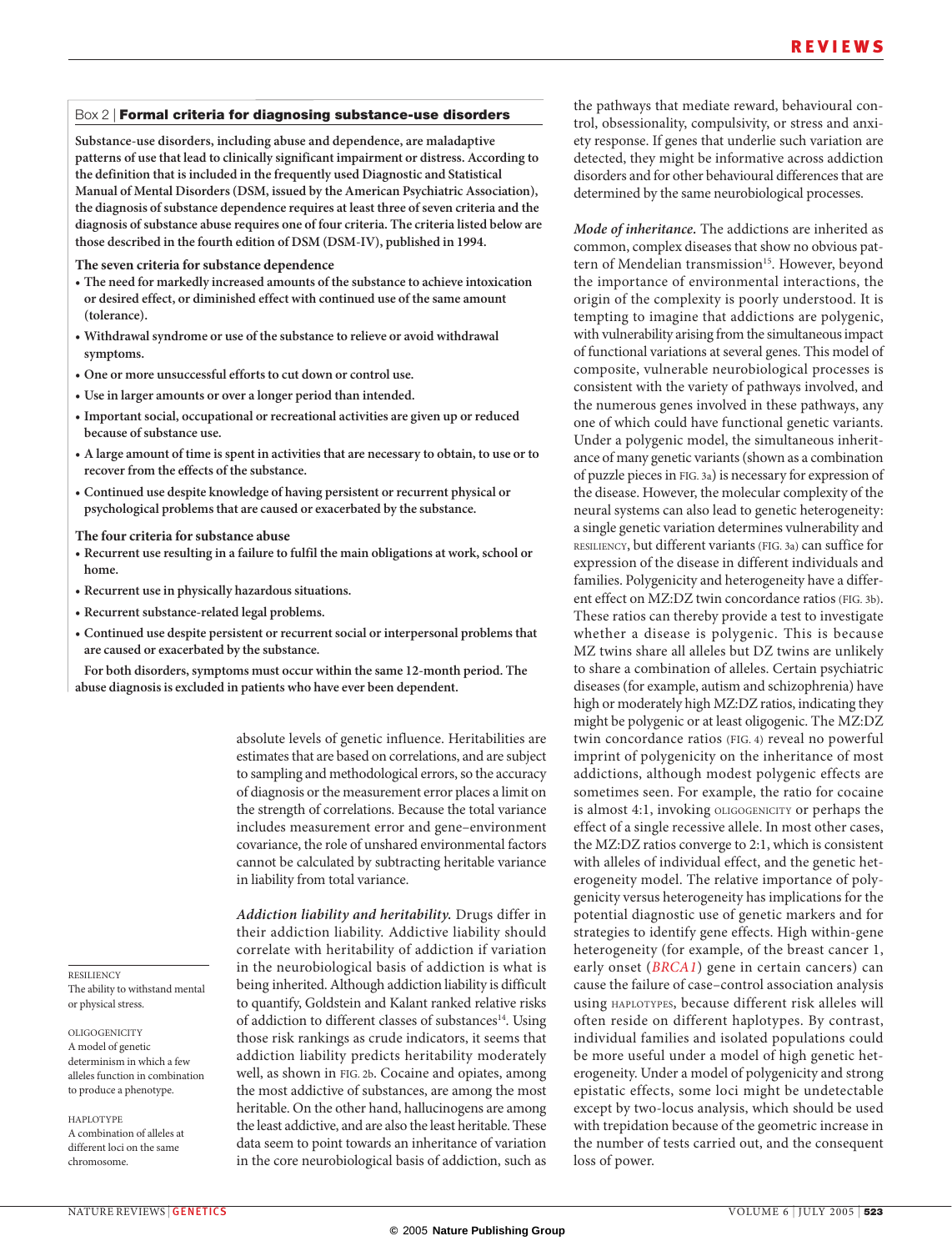| <b>Addictive</b><br>agents            | <b>MZ</b> pairs | DZ pairs | <b>Surveys</b>                      | <b>References</b> |
|---------------------------------------|-----------------|----------|-------------------------------------|-------------------|
| Cannabis                              | 4,348           | 3,311    | VTR, MTRS, ATR, VETR                | 13,128-131        |
| Sedatives                             | 2,676           | 2,082    | VTR, MTRS, VETR                     | 13,128,131        |
| Stimulants                            | 1.302           | 910      | VTR. MTRS                           | 13,128,132        |
| Cocaine                               | 1.287           | 919      | VTR, MTRS                           | 13,128,133        |
| Hallucinogens                         | 2,582           | 1,988    | VTR, VETR                           | 13,131            |
| Opiates                               | 1,930           | 1,564    | MTRS, VETR                          | 128,131           |
| Smoking                               | 5,664           | 4,956    | VETR, STR, NAS-NRCTR,<br><b>VTR</b> | 18,134-137        |
| Alcohol*                              | 5,682           | 4,215    | ATR, VTR, VETR,<br><b>NAS-NRCTR</b> | 134, 138 - 141    |
| $C$ affeine <sup><math>†</math></sup> | 3,480           | 3,517    | NAS-NRCTR, VTR                      | 18,142,143        |
| Gambling                              | 1,869           | 1,490    | <b>VETR</b>                         | 144               |

Table 1 | **National surveys of addictive agents in adult twin pairs**

\*Studies measuring the heritability of alcohol dependence were used to compute the mean heritability estimate for alcoholism. The US National Academy of Sciences-National Research<br>Council (NAS-NRC)<sup>141</sup> study, which measured the heritability of the volume of alcohol consumed, was used only for computing the monozygotic (MZ):dizygotic (DZ) twin ratio. ‡ The Hettema and Corey142 study was used for caffeine consumption weighted heritability estimates, but not for MZ:DZ ratios because MZ and DZ tetrachoric correlations were not reported. ATR, Australian Twin Registry; MTRS, Minnesota Twin Registry; NAS-NRCTR, NAS-NRC Twin Registry of World War II Veterans; STR, Swedish Twin Registry; VETR, Vietnam Era Twin Registry; VTR, Virginia Twin Registry.

**COMORBIDITY** 

The co-occurrence of two or more diseases in an individual or an excess of disease co-occurrence in a population.

#### **PHENOCOPY**

Describes the situation in which a phenotype of an environmental origin mimics a phenotype of a genetic origin.

#### **GENOCOPY**

Describes the situation in which a phenotype of a genetic origin mimics a phenotype of a different genetic origin.

#### PENETRANCE The probability of expressing a

phenotype that is determined by a genotype.

LOCUS-BASED LINKAGE The detection of locus-to-locus or locus-to-phenotype genetic linkage. This is generally accomplished by detecting a lack of meiotic recombination in families in which alleles at one locus are observed to be in coupling (co-transmitted) or repulsion (not co-transmitted) with alleles at a second locus.

*Shared and unshared inheritance.* The abuse of drugs is frequently associated with the abuse of other drugs<sup>16</sup>. COMORBIDITY between disorders poses the question of shared causation, which is being answered by genetic transmission and linkage studies and studies of the neurobiological basis of addiction. The genetic studies address the extent to which variation in liability of different diseases is shared or unshared. Briefly, this is done by evaluating whether the disease status of a proband is predictive of the risk of developing a different disease in a relative; for example, a twin. Genetic studies that cross-compare risks for two phenotypes in twins and other relative pairs indicate that some risk factors are substance-specific whereas others are shared between different substances (reviewed by Goldman and Bergen<sup>17</sup>). Alcoholism and nicotine addiction, for example, are both comorbid and cross-transmitted. Approximately 85% of alcoholics smoke. Some 50% of the genetic liability to nicotine dependence is shared with alcoholism, and 15% of the genetic liability to alcoholism is shared with nicotine dependence<sup>18</sup>. These findings are guiding investigators to study genes involved in neurobiologies that are common to diverse addictive agents; for example, the nicotinic receptor subunit genes that are gatekeepers for nicotine action<sup>19</sup> are also modulated by ethanol<sup>20</sup>.

Although such cross-transmission studies have a unique ability to detect the effects of common aetiology, they have important limitations. For example, the within-family shared environment might be more important in influencing which drug is used compared with whether a person becomes addicted to the drug. It is also more difficult to detect crosstransmission of the rarer addictions than it is for

common addictions such as alcoholism and nicotine dependence<sup>2,8</sup>. These observations could help to explain the high substance-specific heritability (0.70) for heroin among Vietnam veterans<sup>21</sup> compared with the Virginia registry, where rates of exposure were lower and heroin-specific heritability was not detected<sup>22</sup>.

#### **Gene identification: positional cloning**

Because addictions are common, it is possible to assemble large family and population datasets. The US National Institute on Drug Abuse (NIDA) Genetics Consortium is assembling datasets that consist of DNA, clinical diagnoses and other information relevant to drug addictions, and will be made available in 2006. Part of the US National Institute on Alcohol Abuse and Alcoholism (NIAAA) Collaborative Study on the Genetics of Alcoholism (COGA) dataset is available. Because addictions are common, the relative risk  $(\lambda)$ , which is the ratio of familial risk to population risk) is not high for any of them and large datasets are therefore required. PHENOCOPIES and GENOCOPIES, as well as non-PENETRANCE, are important problems for these diseases, and the role of protective alleles is significant. Therefore, it is generally as informative to evaluate phenotypically unaffected and discordant relative pairs as it is to study affected relative pairs. The high population prevalences have also made it relatively easier to carry out linkage analysis in environmentally and genetically homogeneous population isolates such as southwestern Native Americans<sup>23</sup> and Finns<sup>24</sup>. Such studies can be extended to larger population-based datasets, such as the Icelandic population<sup>25</sup>, which has proved powerful for the genetic analysis of complex diseases<sup>26</sup>.

Whole-genome linkage analysis using moderately sized marker panels and LOCUS-BASED LINKAGE On families that are derived from the cosmopolitan population of the United States and from population isolates has yielded replicated linkages to chromosomal regions<sup>27</sup>, even when these studies have used heterogeneous definitions such as alcohol dependence<sup>23,28</sup>, antisocial alcoholism<sup>24</sup> or alcoholism with depressive syndrome29. Whole-genome scans using the allele-based LINKAGE DISEQUILIBRIUM approach have been carried out for addictions<sup>30</sup> using a relatively small panel of SNP markers. These studies will be further facilitated by the large arrays of markers that are available through the International HapMap Project. Around 1,000,000 SNPs and their linkage disequilibrium relationships and allele frequencies in four populations are recorded in the HapMap database. This project allows the selection of informative panels of marker loci, as well as known and potential functional loci, for almost any gene. Various methods for large-scale genotyping, including array methods, allow markerintensive gene, region-based and whole-genome linkage disequilibrium studies to be carried out. In this regard, NIDA recently announced its sponsorship of a whole-genome linkage disequilibrium scan for addictions.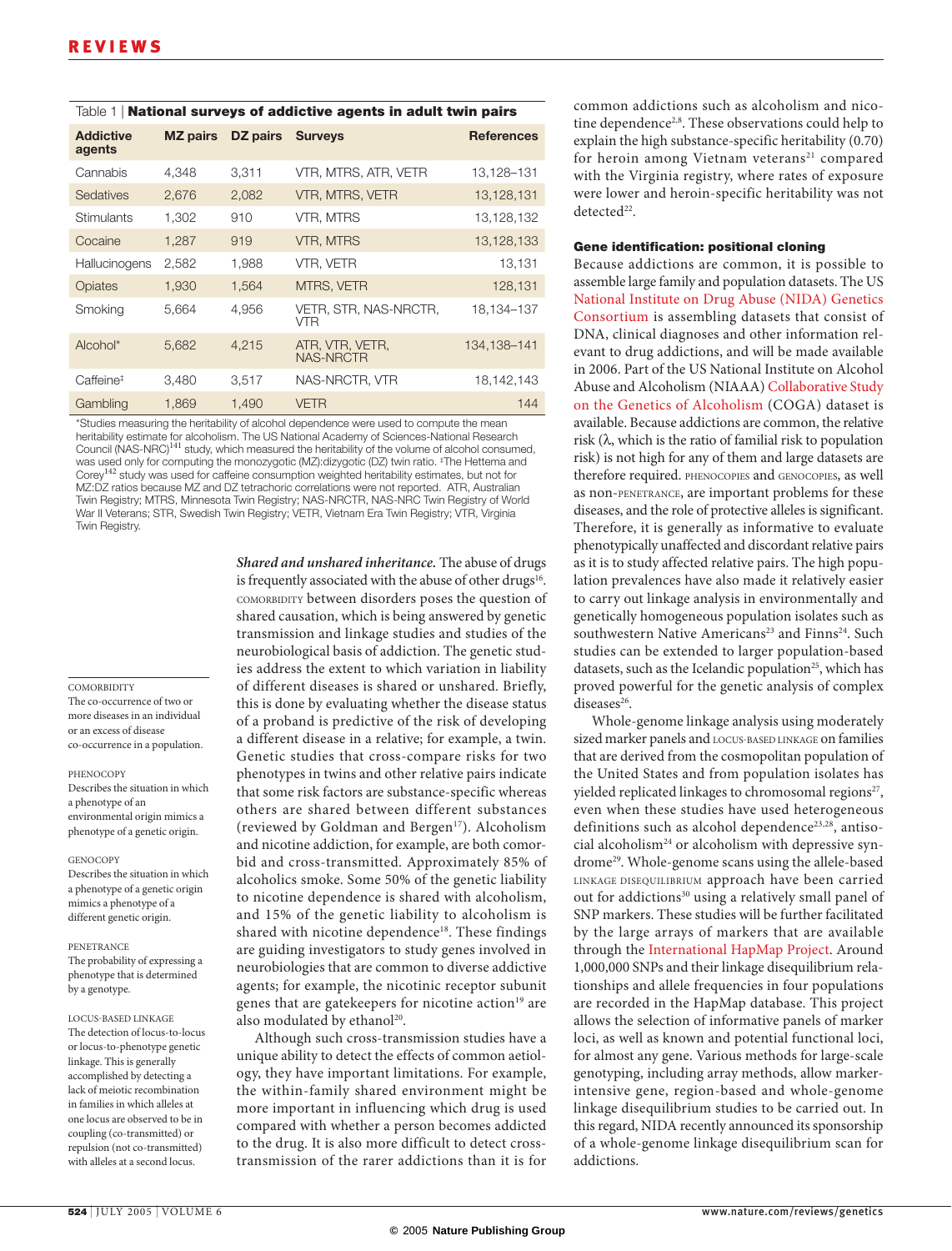A non-exhaustive list of convergences across studies includes the telomere of chromosome 11p, which contains the dopamine receptor D4 (*DRD4*) gene and several other neurogenetic candidate genes. Another region, on chromosome 4q, contains the alcohol dehydrogenase (ADH) gene cluster, whereas a chromosome 4p region near the centromere contains a γ-aminobutyric acid receptor  $A(GABA)$  gene cluster.

*The GABA receptor.* GABA is the principal inhibitory neurotransmitter in the brain and GABA, receptormediated chloride currents into neurons are facilitated by alcohol and by BENZODIAZEPINE DRUGS, with which alcohol shows cross-tolerance. A series of mouse ethanol-related behaviours, including preference, withdrawal severity and sedation sensitivity, map to four QUANTITATIVE TRAIT LOCUS (QTL) regions at which  $GABA$ <sub> $\lambda$ </sub> receptor-gene complexes are located<sup>31</sup>. These gene complexes apparently originated from ancient duplications of chromosomes or chromosomal regions, because the order and orientation of subunit gene types are conserved. In the rat, the GABA  $\alpha$ 6 subunit gene Arg100Gln missense variant is associated with variation in ethanol and benzodiazepine sensitivity<sup>32</sup>. A human variant of GABA,  $\alpha$ 6 (Pro385Ser), which is located in the chromosome 5 cluster, is also linked to sensitivity to alcohol<sup>33,34</sup> and benzodiazepine<sup>35</sup> in relatively small datasets. Low alcohol response or sensitivity is a heritable intermediate phenotype that is predictive of increased alcohol preference in rodents<sup>36</sup> and alcoholism in humans<sup>37</sup>. Variation in human alcohol response and mouse alcohol sensitivity is mainly PHARMACODYNAMIC in origin, rather than metabolic (PHARMACOKINETIC), pointing to potential differences in receptors or signalling molecules that might function as gatekeepers. In humans, both the chromosome 4 (REFS 23,38) and chromosome 5 (REF. 39) clusters are implicated. Linkage disequilibrium mapping has refined the localization to the GABA,  $\alpha$ 6 region<sup>39</sup> on chromosome 5 and the GABA $_{\alpha}$   $\alpha$ 2 gene region<sup>38</sup> on chromosome 4 (FIG. 5).

*Alcohol dehydrogenase genes.* The two outstanding examples of verified human 'addiction genes' encode for enzymes that catalyse consecutive steps in alcohol metabolism: alcohol dehydrogenase IB (*ADH1B*) and aldehyde dehydrogenase 2 (*ALDH2*). ADH metabolizes ethanol to acetaldehyde, a toxic intermediate, which is in turn converted to acetate by ALDH. The most important functional loci at these genes are His47Arg in the *ADH1B* gene and Glu487Lys in the *ALDH2* gene*.* Either higher activity of ADH1B (conferred by the His47 allele) or lower activity of ALDH2 (conferred by the Lys487 allele) leads to accumulation of acetaldehyde following an alcohol load. Acetaldehyde accumulation causes the aversive flushing reaction that discourages further alcohol intake. The genotype-associated flushing that is attributable to the higher activity codominant His47 allele and the lower activity dominant Lys487 allele is equivalent to



Figure 2 | **Heritability of addictive disorders. a** | The heritability (weighted mean and range) of 10 addictive disorders. These include hallucinogens, stimulants, cannabis, sedatives, gambling, smoking persistence, alcohol dependence, caffeine consumption or heavy use, cocaine dependence or abuse, and opiates. **b** | Weighted heritability (h<sup>2</sup>) is plotted against the approximate ranking for relative risk of addiction. Relative risk of addiction is expressed on a five-point  $scale<sup>14</sup>$ , one indicates the lowest risk and five denotes the highest risk. In parts **a** and **b**, h<sup>2</sup> means were calculated using data from the national surveys of adult twins listed in TABLE 1.

the effects of disulfiram (a drug that is used to prevent relapse), and to certain antiprotozoal drugs, such as metronidazole, that inhibit ALDH. In several eastern Asian countries, such as Japan, where both His47 and Lys487 are highly abundant, most of the population carries a heterozygous or homozygous genotype that is protective against alcoholism. The protective effect seems to vary across environments<sup>40</sup> and the effects of genotypes are additive<sup>41</sup>. Each of these protective alleles apparently represents a single ancient mutation $42-45$ , based on the highly diverged haplotypes on which they reside, and there is some haplotype-based evidence for maintenance by selection<sup>42</sup>. It is improbable that these gene variants have evolved to protect against alcoholism. It is more plausible that these common gene variants might have conferred some other effect on fitness, such as protection against severe infectious diseases by protozoans that are sensitive to inhibition of alcohol metabolism, either because of their localization in the gut or because of their lack of intrinsic aldehyde dehydrogenase<sup>46</sup>.

The excess and complementary deficit of combinations of alleles at two different loci, which is based on rarity of meiotic recombination between loci on the same chromosome.

LINKAGE DISEQUILIBRIUM

BENZODIAZEPINE DRUGS Structurally similar selective GABA receptor agonists that have potent anxiolytic, sedative, central muscle relaxant and anti-epileptic properties.

QUANTITATIVE TRAIT LOCUS A genetic locus that is identified through the statistical analysis of complex traits (such as body weight). These traits are typically affected by more than one gene and by the environment.

PHARMACODYNAMIC Relating to the response of cells and tissues to drugs.

PHARMACOKINETIC Relating to drug absorption, distribution or metabolism.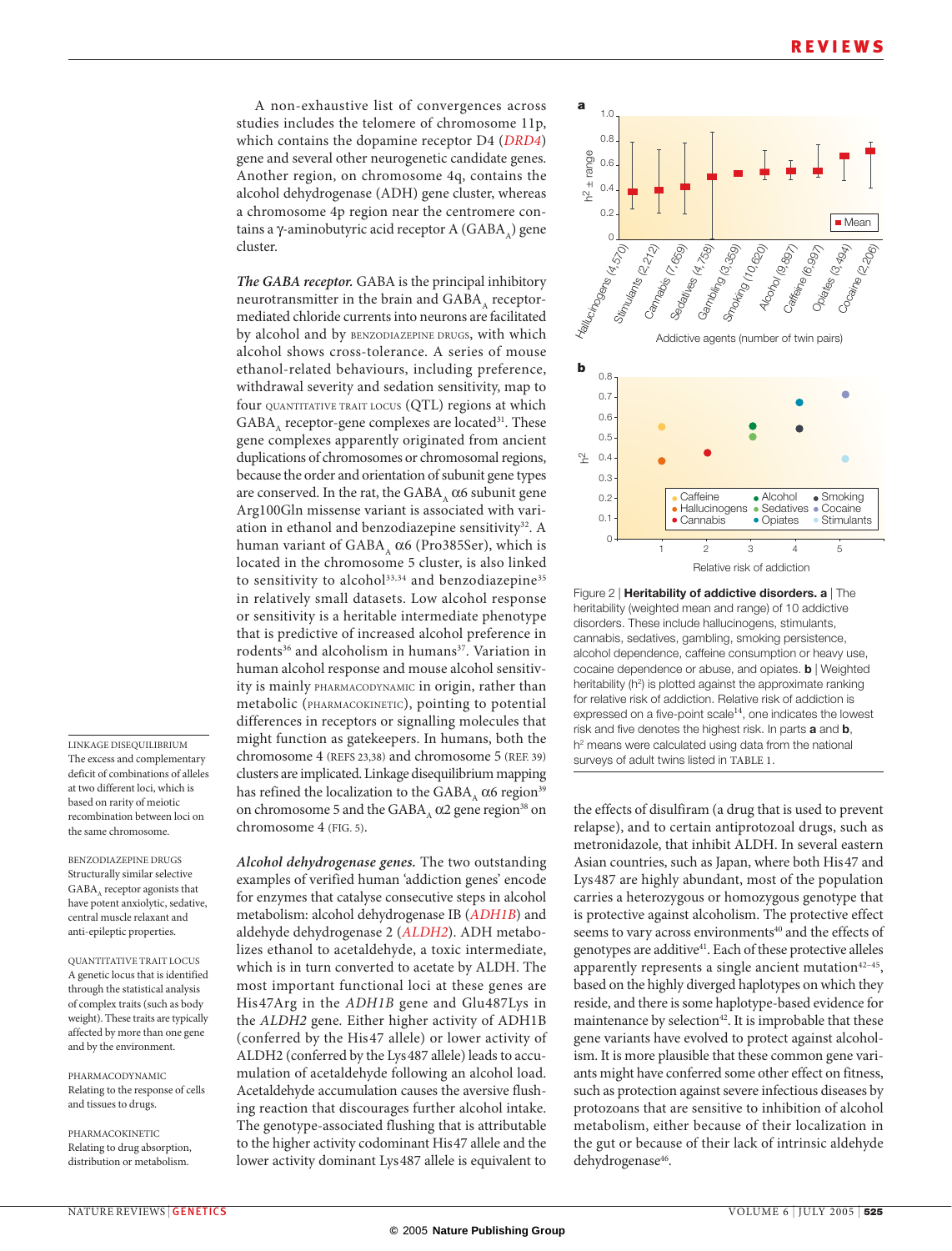



Our understanding of the neurobiological basis of addiction has evolved mainly from studies in animal models (BOX 3). The potential uses of animal models are almost limitless owing to the ability to directly access addiction neurobiology and the new and emerging tools to selectively express and downregulate genes in different regions of the brain. As genetic variants that are orthologous to human polymorphisms are discovered, sequencing of mouse, rat and non-human primate genomes is allowing these species to be better exploited.

**Progress through intermediate phenotypes** The neurobiological processes that are involved in addiction, including reward, executive cognitive function and stress or anxiety, substantially overlap with those that underlie other psychiatric disorders, leading to the expectation that shared genetic factors are involved. Therefore, it is crucial to determine whether common disease origins determine the excess aggregation of these disorders observed in populations and in families<sup>2,16,47,48</sup>. Such aggregation can be due to the natural course of one disease increasing the risk of developing a second disease or because individuals

MANIA

#### A pathological elevated mood-state that is associated with mental and physical hyperactivity.

#### PANIC DISORDER An anxiety disorder characterized by paroxysms of overwhelming fear with associated somatic, behavioural and cognitive symptoms.

AGORAPHOBIA An anxiety disorder that is characterized by fear and avoidance of places from which escape might be difficult.

who are chronic, treatment resistant or psychosocially impaired are more likely to be ascertained<sup>49</sup>. Several loci that alter intermediate phenotypes that are important in shared risk have been found (see below). Intermediate phenotypes that reflect substance-specific neurobiology have been identified — for example, variation in alcohol-induced sedation and euphoria — and are also being used to identify genes that might be substance-specific in their action<sup>34</sup>.

*Impulsivity and externalizing behaviours.* Behavioural control is fundamental for the ability to inhibit the immediate pursuit of pleasurable stimuli and for the development of structured patterns of behaviour that produce long-term rewards. In children, deficits in the development of behavioural control lead to various problems, including substance use<sup>50,51</sup>. In the Virginia Twin cohort, a common factor encompassing externalizing disorders such as antisocial personality disorder (ASPD) and conduct disorder (CD) accounted for 71% of the genetic liability to alcoholism and 67% of the inheritance of vulnerability to illicit drug abuse or dependence<sup>5</sup>. Data from other twin studies, including a large community sample<sup>52</sup> and a small sample of MZ twins that were reared apart<sup>53</sup>, also revealed the connection between ASPD, CD and alcoholism. In a seminal adoption study, antisocial personality and alcoholism were observed to be cross-inherited<sup>54</sup>. The temporal sequence is consistent with the hypothesis that antisocial behaviours and CD are causal factors for alcoholism and other substance dependencies, because CD usually occurs before alcohol dependence. However, alcohol and other drugs are disinhibiting, leading to antisocial behaviours<sup>55</sup>. In adolescence, the likelihood of alcoholism and drug abuse is diminished by 4–5% for each year that onset of drug use is delayed<sup>56</sup>.

Several genes that influence impulsivity and externalization have been found. Polymorphisms in both the *DRD4* gene and the dopamine transporter *SLC6A3* (solute carrier family 6, member 3) have been linked to attention deficit hyperactivity disorder (ADHD) and CD, with linkage to *DRD4* long-repeat alleles being more replicable<sup>57</sup>. Monoamine oxidase A (MAOA) metabolizes dopamine and a rare stop-codon variant of this gene was linked to impulsive behaviour among males in a Dutch family 58. An abundant *MAOA* variable number tandem repeat locus is linked to antisocial behaviour in children, in an environment-specific fashion<sup>59</sup>. Serotonin is the neurotransmitter that is most consistently implicated in aggression and impulsivity by neurochemical and neurobehavioural studies in humans and other species<sup>55</sup>. The 5-hydroxytryptamine (serotonin) receptor 1B (*HTR1B)* gene is located at the site of several mouse alcohol QTLs on chromosome 9, and mice in which this gene has been knocked out were more aggressive and had a preference for alcohol<sup>60</sup>. *HTR1B* was linked to 'antisocial alcoholism' in a Finnish family sample that was ascertained through criminal alcoholic probands, and in a southwestern Native American community sample<sup>24</sup>. However, replication of the association of *HTR1B* with impulsivity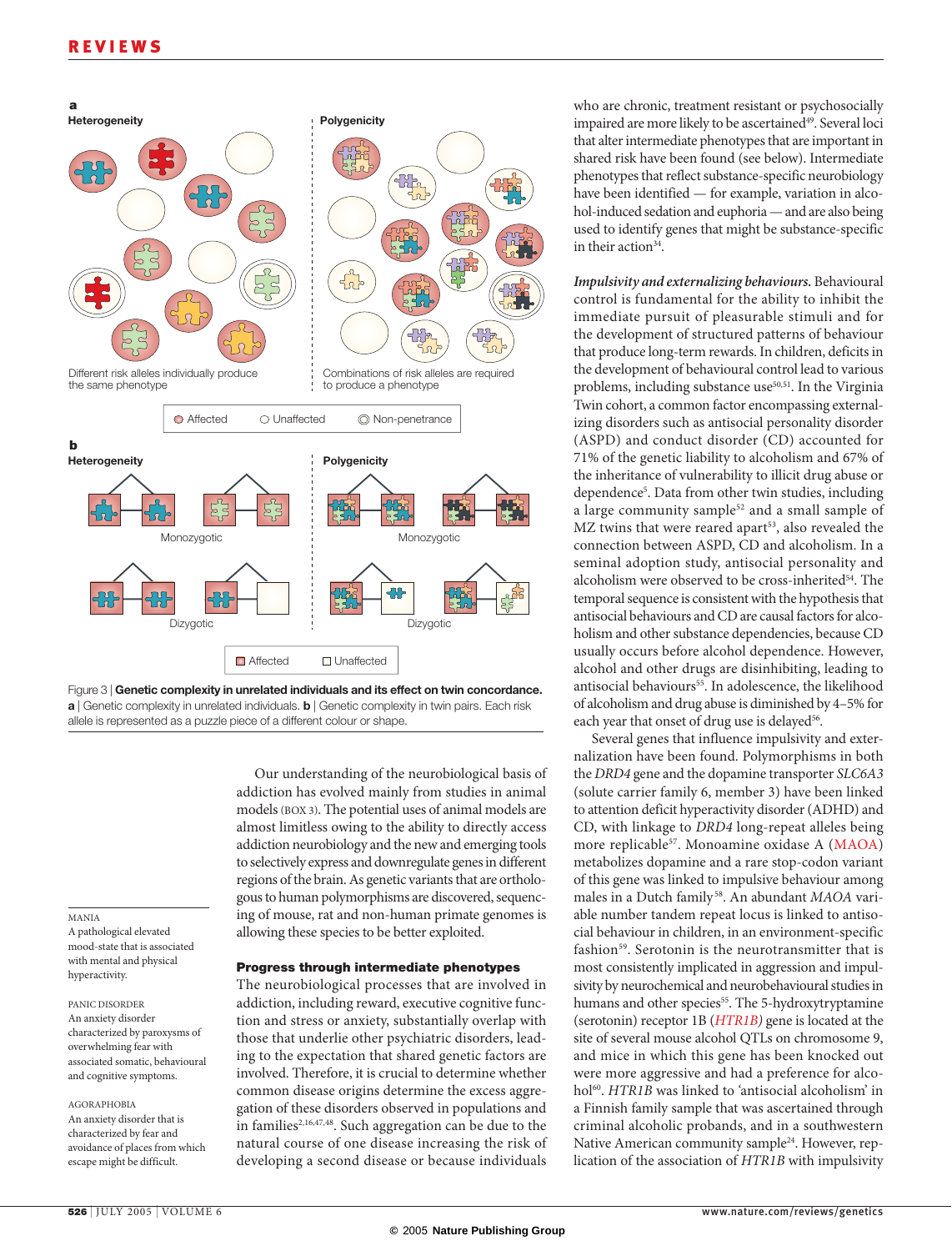

Figure 4 | **Weighted means of monozygotic and dizygotic tetrachoric correlation ratios for 10 addictive disorders.** Weighted means of monozygotic to dizygotic ratios were calculated using monozygotic and dizygotic tetrachoric correlations that were estimated from the national surveys of adult twins listed in TABLE 1. The dashed line indicates the 2:1 ratio that is expected for a monogenic dominantly inherited phenotype.

#### BULIMIA

An eating disorder that is characterized by recurrent binge eating, which is accompanied by self-induced purging and/or other inappropriate compensatory behaviours.

#### ALLOSTASIS

A new homeostatic (maintained) equilibrium that lies outside the normal range and is characterized by long-lasting adaptational mechanisms that are activated in response to a stressor.

#### CATECHOLAMINES A class of structurally similar amine neurotransmitters, including dopamine, noradrenaline and adrenaline, that are derived from the amino acid tyrosine.

WISCONSIN CARD-SORT TEST A neurocognitive test of frontal lobe function that requires the subject to switch strategies that are needed to match cards to a target.

#### N-BACK TEST

A neurocognitive test of frontal lobe function and working memory that requires the recall of an earlier stimulus after a new stimulus (or stimuli) has been presented.

# WORKING MEMORY A memory system that is

activated for temporary storage and manipulation of information while a mental task is carried out.

or aggression has been variable $61,62$  and no functional locus polymorphism is known.

Intermediate phenotypes in impulsivity and externalization have been linked to certain gene regions, and to specific loci. Disturbed attention processes, as assessed by electrophysiological responses to unexpected stimuli, are more common in drug-naive offspring of alcoholics. The use of this phenotype in a whole-genome linkage scan led to the identification of several linkage regions<sup>63</sup>. The chromosome 11p telomere region has been linked to addictions<sup>36</sup>. *DRD4* lies on chromosome 11p, and a 16 amino-acid repeat polymorphism in DRD4 has variably been associated with novelty seeking<sup>64,65</sup>.

*The anxiety or dysphoria domain.* In the NESARC national epidemiologic survey, all mood and anxiety disorders were comorbid with alcohol and druguse disorders (odds range from 1.6 to 13.9), the strongest correlation being between MANIA and PANIC DISORDER, and AGORAPHOBIA<sup>2</sup>. The magnitude of anxiety and addiction comorbidity is greater in women<sup>48</sup>. Large twin studies<sup>5,66</sup> provide only weak support for a shared genetic predisposition to substance-use disorders and the mood and anxiety disorders. In a study on females, more than three-quarters of the genetic liability to alcoholism was not shared with major depression, anxiety disorders and BULIMIA66. In both men and women, alcoholism and other drug disorders are genetically largely independent from major depression, generalized anxiety and phobic disorders<sup>5</sup>. However, fundamental to the process of addiction is a drug exposure-induced shift to a long-lasting ALLOSTATIC state such that many drug-free addicts show persistent affective disturbances and are vulnerable to craving. This means that they are liable to rapid relapse when triggered by stressful life events or re-exposure to the drug. When re-administered, the drug might elevate mood, but not to the level experienced before addiction<sup>67</sup>. Studies on drug-exposed animals indicate that long-lasting physiological changes take place that are associated with changes in the expression of stress-related genes<sup>68,69</sup>. It is likely that individuals are predisposed to addiction, based on diminished stress resiliency<sup>69</sup>. Indeed, acute and early-life stress exposures have the effect of increasing the risk of addictions and other psychiatric diseases<sup>70</sup> and of increasing the intake of alcohol and drugs in animal models<sup>71</sup>.

#### **Genes and neurobiologies**

Vulnerabilities to substance use diverge diametrically between individuals; this fact provides an opportunity and a challenge for gene mapping. The catechol-*O*methyltransferase (*COMT*) gene provides a powerful example. COMT is an enzyme that metabolizes CATECHOLAMINES, terminating the action of these neurotransmitters in the synapse, particularly in regions of the brain where levels of the relevant monoamine transporters are low. A common polymorphism that exerts an effect on COMT function is Val158Met. The Val158 allele is approximately three times more thermostable than Met158 at normal body temperature, and has 40% higher activity<sup>72</sup>. Furthermore, Val158 and Met158 are found on differentially expressed haplotype backgrounds<sup>73</sup> of ancient origin, as indicated by their opposite (yin–yang) allelic configurations (a 5-locus haplotype pattern of 1122Val versus 2211Met) that are both abundant in populations worldwide<sup>74</sup>. The haplotype analyses predict variation in *COMT* expression, and it is likely that *COMT* linkage studies will incorporate haplotype information to capture more details on the functional genetic variation of this gene. For example, linkage of a Val158-containing haplotype to schizophrenia was more robust than the Val158 allele itself<sup>75</sup>, and haplotype analysis was also used in a replication study of linkage of *COMT* to pain threshold76.

The higher activity Val158 allele is predicted to reduce dopamine levels in the frontal cortex because levels of the dopamine transporter are low in this region. Consistent with the role of dopamine in the tuning of frontal cortical function, the Val158 allele and Val158 haplotypes have replicably been linked to frontal lobe function, as assessed by measures such as the WISCONSIN CARD-SORT TEST and the N-BACK TEST $^{77-79}$ , and by the metabolic activity of the frontal cortex during a WORKING-MEMORY task<sup>77</sup>. In certain populations, including polysubstance abusers that were ascertained in Baltimore, USA<sup>80</sup>, the Val158 allele is associated with vulnerability to addiction through impulsivity or dyscontrol. By contrast, in populations of addicts in whom anxiety is a more salient predisposing cause — for example, in late-onset alcoholics<sup>81</sup> and social drinkers<sup>82</sup> — the Met158 allele is more common. The counterbalancing disadvantage (in fitness terms) of the Met158 allele seems to be the enhanced vulnerability of Met158 genotypes to stress and anxiety. Met158 homozygous women in two different populations were more anxious<sup>83</sup>. This balance of advantages in stress resiliency (Val158 allele) versus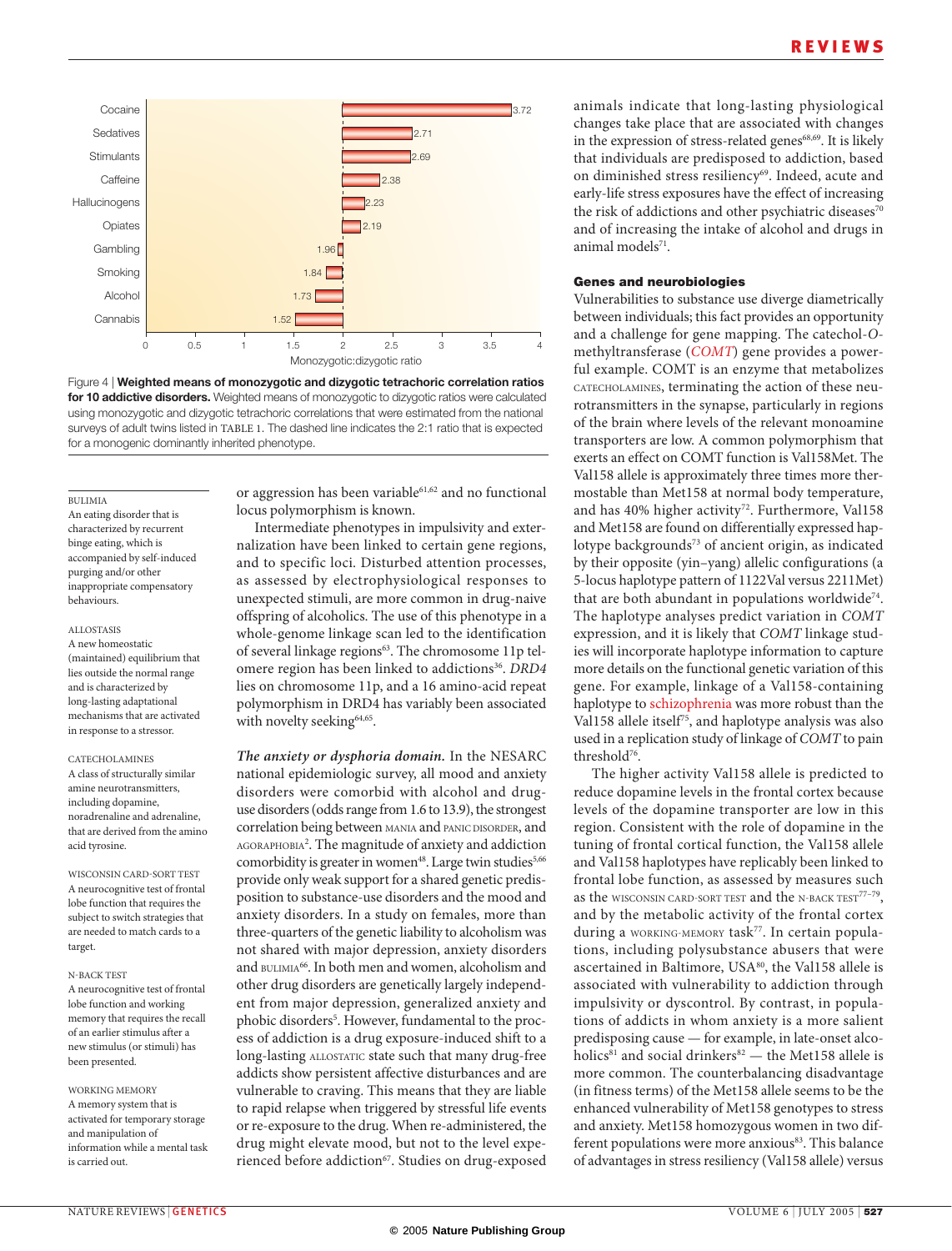

Figure 5 | **Clusters of the** γ**-aminobutyric acid (GABA) subunit genes in humans.** Arrows indicate chromosome regions that have been shown to influence vulnerability to alcoholism in the pharmacodynamic domain.

cognitive function (Met158 allele) forms the basis for the WARRIOR/WORRIER MODEL. This model invokes frequency-dependent selection or balancing selection to conserve both ancient *COMT* functional alleles across human populations. The warrior haplotype (Val158) leads to better stress resiliency, but also to modest diminution of executive cognitive performance under most conditions. On the other hand, following a pain or stress challenge, the worrier (Met158) allele dosage predicted a progressively lower pain threshold, stronger affective response to pain and inability of the endogenous brain opioid system to become activated following pain84. As already mentioned, linkage of Met haplotypes to a lower threshold to experimentally administered painful stimuli was recently replicated in a large cohort of women<sup>76</sup>.

Linkage studies of the serotonin transporter gene underline the power of neuroimaging studies and the usefulness of approaches that consider the interaction of environmental and gene effects. Two main alleles of the serotonin transporter polymorphism (*HTTLPR*) that lie in the promoter of this gene have either 14 (short  $(S)$ ) or 16 (long  $(L)$ ) copies of a 22-bp imperfect repeat<sup>85</sup>. The lower transcribing S allele contributes significantly to risk for alcohol dependence, with the greatest effect observed among individuals with more severe alcohol dependence, antisocial behaviour or suicide attempt<sup>86</sup>. However, this locus only has a modest effect on complex behaviour. The S allele has been linked to anxiety, but in a meta-analysis of 23 association studies, each copy of the S allele contributed only a 0.106 standard deviation increment in anxiety that was measured on personality scales<sup>87</sup>. Furthermore, without objectively discarding certain studies there was no significant effect overall<sup>87</sup>.

The role of the serotonin transporter in behaviour has been clarified by studies showing that the effect of the S allele in dysphoria and drug consumption might be dependent on exposure to stress<sup>71,88</sup>. The effects of this locus are clearest at the neurobiological level. The polymorphism alters transporter expression in the brain<sup>89,90</sup> and in the AMYGDALA, and changes the metabolic response to emotional stimuli<sup>91</sup> and the volume of the amygdala<sup>92</sup>. Recently, the additive effects of *HTTLPR* alleles and *COMT* Val158Met allele were observed in the metabolic response of the amygdala to emotional stimuli<sup>93</sup>. A further functional

allele was also discovered at the *HTTLPR* locus (an A to G substitution in the first of the two extra repeats defining the L allele) $94$ , which accounts for even more variation in serotonin transporter expression, and improves the ability to predict both complex behaviours and intermediate phenotypes<sup>95</sup>.

#### **From genotype to medical management**

The treatment and prevention of addictions are only partially successful. Prevention strategies could focus on children and adults who are vulnerable due to variations in particular neurobiological domains, for example, behavioural dyscontrol versus stress or anxiety. It is still unclear whether such targeting of prevention would be essential or even appropriate. The high rates of addictions and the economics of the problem make it worthwhile to apply many prevention strategies across entire population cohorts without identifying particular vulnerability alleles. However, it would be important to know the efficacy (or lack of effect) of untargeted prevention strategies on individuals with particular vulnerabilities.

Individualization of therapy and the identification of new therapeutic targets are required for the large number of individuals who are already ill, and for the newly incident cases each year. One-year relapse rates for alcoholism and cocaine range from 20 to 60%, depending on the clinical study<sup>96,97</sup>. Medications for treatment of addictions include AGONISTS (methadone), ANTAGONISTS (naltrexone), anticraving medications and drugs that block the metabolism<sup>98</sup>. Except for the management of the acute phase, addictions remain largely under-treated diseases. Although addictions are chronic and relapsing or remitting, medical management has focused on the acute phase (intoxication and withdrawal) because treatment occurs within a socio-medical matrix in which long-term benefits of prevention and follow-up care are not encouraged by adequate reimbursement<sup>98</sup>. This is despite the efficacy of treatment, which is comparable to that of treatment for other chronic disorders such as diabetes and asthma<sup>98</sup>. For such illnesses, incremental improvements in management that are applied conscientiously have extended life expectancies from less than 20 years to more than 50 years. Improvements in the targeting of addiction treatment and availability of new treatment methods (including new approaches to cognitive and behavioural therapy) could also drive

WARRIOR/WORRIER MODEL A selectionist explanation for the maintenance of *COMT* alleles that have counterbalancing effects in cognition versus resilience to stress and anxiety.

#### AMYGDALA

A complex region of the brain temporal lobe that is important in modulating emotional states.

#### AGONISTS

Molecules that bind to receptors and elicit signal transduction.

#### ANTAGONISTS

Molecules that bind to receptors and, although they do not have intrinsic action, inhibit signal transduction.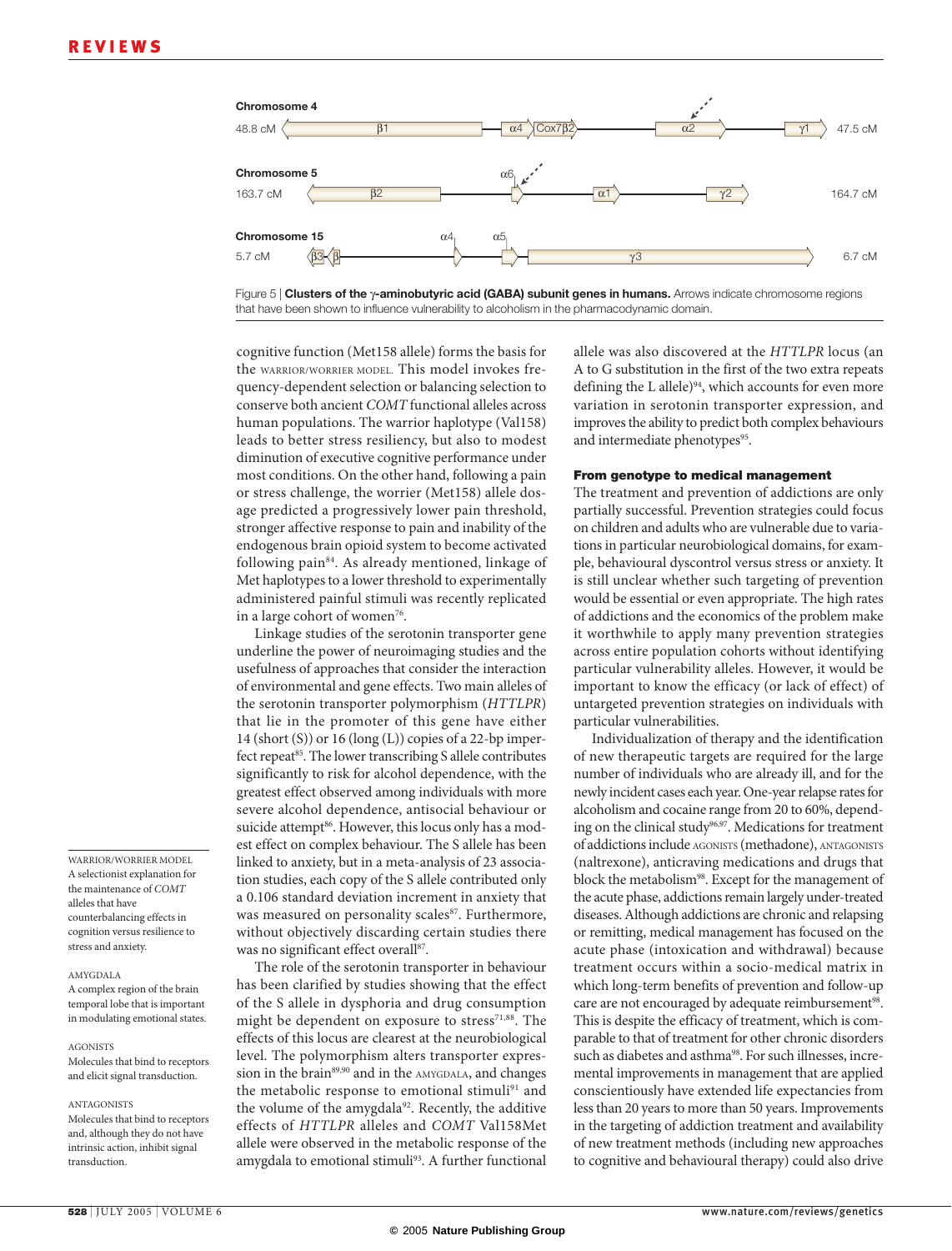#### Box 3 | **Animal models of addiction neurobiology and genetics**

**Studies in rodents have identified both neuroanatomical circuits**<sup>112</sup> **(such as limbic reward and emotionality circuits) and cellular molecular networks that are crucial in addiction**113,114**. Several of the genes that are central to drug response and neuroadaptation have already been tested as leading candidates in genetic studies in humans. So far, the brain-derived neurotrophic factor (***BDNF***)** <sup>115</sup>**, the 5-hydroxytryptamine (serotonin) receptor 1B (***HTR1B***)** <sup>24</sup>**, the**  γ**-aminobutyric acid receptor A (GABAA) receptor**<sup>38</sup>**, neuropeptide Y (***NPY***)** <sup>116</sup>**, and the dopamine D2 receptor (***DRD2***)** <sup>117</sup> **genes have been implicated in animal studies and evaluated in humans, with promising results. However, most of the strong candidate genes to emerge from animal neurobiological studies of addiction have yet to be evaluated for sequence variation and linkage to human addictive behaviour. These include** *deltaFosB***, and the genes that encode the proline–cysteine transporter, the cyclic-AMP-response element binding protein (***CREB***), and various glutamate receptors**113,114**.**

**Animal models allow genes to be associated with neurobiological phenotypes that are not accessible in humans, and with various addiction-related behaviours that are studied under highly controlled conditions. In rodents, genes that are implicated by QTL studies include the** µ**-opioid receptor 1 (***OPRM1***) in morphine preference**118,119**, the multiple PDZ-binding domain protein (***MPDZ***) in acute pentobarbital and ethanol withdrawal**<sup>120</sup>**,** *NPY* **in ethanol preference**<sup>121</sup>**, glutamic acid decarboxylase (***GAD1***), a GABA biosynthetic enzyme, in ethanol-induced locomotion**<sup>122</sup>**, and** *DRD2* **and** *HTR1B* **in ethanol preference**<sup>31</sup>**. The functional allele has not been verified in any of these cases, but in other examples, effects of alleles, including artificial gene knockouts, are directly known.**  *Cheapdate***, a mutation that leads to enhanced sensitivity to ethanol in** *Drosophila melanogaster***, is an allele of the memory mutant** *Amnesiac* **and results in diminished activation of the cAMP pathway**<sup>123</sup>**. In primates, a serotonin transporter promoter locus that is orthologous to a functional polymorphism in the promoter of a human serotonin transporter alters ethanol preference, and this effect can be modified by stress in early life**<sup>71</sup>**. More than 100 mouse gene knockouts and transgenics alter addiction-related behaviours, reflecting the diversity of pathways that can lead to addiction, and the potential for heterogeneity or polygenicity discussed earlier.** *OPRM1* **mouse knockouts are characterized by reduced opioid-mediated analgesia, reward and physical dependence**<sup>124</sup>**. The knockout for the nicotinic acetylcholine receptor** β**2 gene blocks nicotine self-administration, reflecting the gatekeeper role of the nicotinic receptor in influencing the self-administration of this drug**<sup>125</sup>**. Knockouts in signalling genes such as protein kinase C (***PKC***)** <sup>126</sup> **or genes that modulate stress response, such as** *NPY*<sup>127</sup>**, could be predicted to influence diverse addictive behaviours.**

changes in the clinical management of these diseases, leading to a more multidimensional level of care. The clinical subclassifications of addictive disorders are a first systematic effort to create more homogeneous categories to individualize treatment and prevention, and to identify new therapeutic targets. It is precisely at this point that progress has stalled. Although some drugs (for example, naltrexone and acamprosate) have efficacy for the treatment of heterogeneous populations of alcoholics, others (for example, ondansetron and selective serotonin reuptake inhibitors) seem to be differentially effective in subgroups<sup>99-101</sup>. However, although efforts to clinically subclassify addictions are likely to continue, it is improbable that future meta-groupings of addictions and other psychiatric diseases will advance until neurobiological indicators, including genotypes, are integrated.

#### **Conclusions**

Liability to addictions is widespread, but individuals with addicted first-degree relatives are at greater risk. The correlation between the heritability of different addictions and the relatively simple estimates of addiction liability for particular agents indicates that a large component of what is inherited is interindividual variation in the fundamental neurobiological basis of addiction. Advances in the neurobiology of addiction have led to the identification of some underlying genes and have allowed the actions of certain risk loci to be understood. Genetic loci that have defined roles in addictions include substance-specific genes, such as the alcohol metabolic genes, and loci, such as the serotonin transporter and *COMT*, that alter liability to different addictions and other psychiatric illnesses. Evidence from twin studies indicates that further loci in both addiction substance-specific and addiction substance-nonspecific categories will be discovered. The twin concordance ratio data predict that many of the addiction loci will have an individual effect whenever the functional allele is actually found in a person. This information helps us to postulate that genetic markers with significant predictive value will be discovered and serve as guides to new molecular mechanisms and targets for medicine.

Large datasets and new tools in genetics and molecular neurobiology have facilitated various genetic approaches in humans and other species. These approaches have allowed the detection of gene effects on the clinical phenotypes of addictions that are small on a population basis and that, because of causal heterogeneity, are sometimes inconsistent across different types of addicted patient. Larger and apparently more consistent gene effects are being observed at the levels of neurobiology and of intermediate phenotypes, and owing to the improved understanding of the influence of environmental exposures, particularly stress. Indeed, identifying gene–environment interactions is a crucial issue in the study of addictions, which by definition depend on exposure to an addictive agent and are strongly modulated by other environmental factors. The story of genes in addictions and other complex behavioural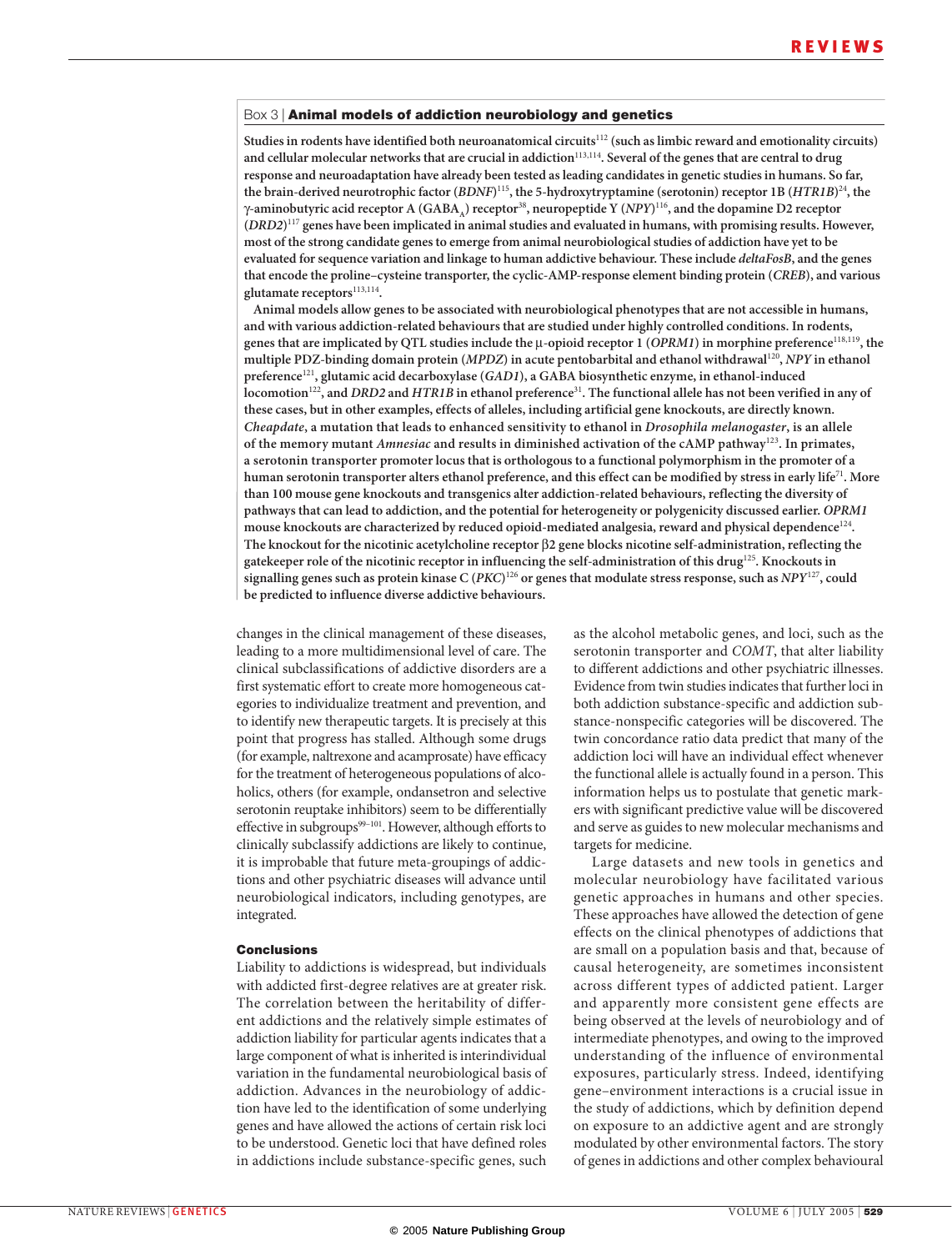diseases seems to be one of incremental progress as the functional significance of sequence variations is discovered and then related both to intermediate phenotypes and to the complex diseases that are emergent from an intermediate neurobiology.

The high population prevalences of addictions and the relative crudity and ineffectiveness of addiction treatment and management constitute a public-health crisis. Through intensive clinical management and the application of new strategies, the outcomes of other chronic medical diseases such as cystic fibrosis<sup>102</sup> and juvenile-onset diabetes<sup>103</sup> have been markedly improved. There is no indication that such comprehensive approaches are on the verge of being developed and applied to the addictions without significant breakthroughs in genetics and neurobiology. It is a sobering reality that genetic findings have so far not led to the creation or targeting of addiction treatment or prevention. Future research is likely to integrate genetic variation ever more closely, with effects on intermediate neurobiological processes such as reward, behavioural control and anxiety response that are now understood to underlie addiction vulnerability and recovery. Such studies will frequently be fine-grained and take advantage of powerful methods that capture neurobiology, including neuroimaging, and direct interventional studies in animals that are not feasible, or ethical, in humans. Future research must also find a role for genotypes, either as guides to new therapeutic targets or as predictors for treatment and prevention, in natural populations of patients and individuals at risk where the efficacy of new tools can objectively be defined and integrated into multidimensional management.

- Roberts, A. J. & Koob, G. F. The neurobiology of addiction: an overview. *Alcohol Health Res. World* **21**, 101–106 (1997).
- 2. Grant, B. F. *et al.* Prevalence and co-occurrence of substance use disorders and independent mood and anxiety disorders: results from the National Epidemiologic Survey on Alcohol and Related Conditions. *Arch. Gen. Psychiatry* **61**, 807–816 (2004).
- McGinnis, J. M. & Foege, W. H. Mortality and morbidity attributable to use of addictive substances in the United States. *Proc. Assoc. Am. Physicians* **111**, 109–118 (1999).
- 4. Merikangas, K. R. & Risch, N. Genomic priorities and public health. *Science* **302**, 599–601 (2003).
- 5. Kendler, K. S., Prescott, C. A., Myers, J. & Neale, M. C. The structure of genetic and environmental risk factors for common psychiatric and substance use disorders in men and women. *Arch. Gen. Psychiatry* **60**, 929–937 (2003).

#### **Presents an explanation for the origin of comorbidity between substance-use disorders and other psychiatric disorders.**

- 6. Krueger, R. F. *et al.* Etiologic connections among substance dependence, antisocial behavior, and personality: modeling the externalizing spectrum. *J. Abnorm. Psychol.* **111**, 411–424 (2002).
- 7. Young, S. E., Stallings, M. C., Corley, R. P., Krauter, K. S. & Hewitt, J. K. Genetic and environmental influences on behavioral disinhibition. *Am. J. Med. Genet.* **96**, 684–695 (2000).
- 8. Grant, B. F., Hasin, D. S., Chou, S. P., Stinson, F. S. & Dawson, D. A. Nicotine dependence and psychiatric disorders in the United States: results from the national epidemiologic survey on alcohol and related conditions. *Arch. Gen. Psychiatry* **61**, 1107–1115 (2004).
- 9. Vega, W. A. *et al.* Prevalence and age of onset for drug use in seven international sites: results from the international consortium of psychiatric epidemiology. *Drug Alcohol Depend.* **68**, 285–297 (2002).
- 10. Reuter, J. *et al.* Pathological gambling is linked to reduced activation of the mesolimbic reward system. *Nature Neurosci.* **8**, 147–148 (2005).
- 11. Hasin, D. Classification of alcohol use disorders. *Alcohol Res. Health* **27**, 5–17 (2003).
- 12. Li, M. D., Cheng, R., Ma, J. Z. & Swan, G. E. A meta-analysis of estimated genetic and environmental effects on smoking behavior in male and female adult twins. *Addiction* **98**, 23–31 (2003).
- 13. Kendler, K. S., Karkowski, L. M., Neale, M. C. & Prescott, C. A. Illicit psychoactive substance use, heavy use, abuse, and dependence in a US population-based sample of male twins. *Arch. Gen. Psychiatry* **57**, 261–269 (2000).
- 14. Goldstein, A. & Kalant, H. Drug policy: striking the right balance. *Science* **249**, 1513–1521 (1990). **Discusses the advantages and pitfalls of drug legalization.**
- 15. Merikangas, K. R. & Avenevoli, S. Implications of genetic epidemiology for the prevention of substance use disorders. *Addict. Behav.* **25**, 807–820 (2000).
- 16. Kessler, R. C. *et al.* Lifetime co-occurrence of DSM-III-R alcohol abuse and dependence with other psychiatric disorders in the National Comorbidity Survey. *Arch. Gen. Psychiatry* **54**, 313–321 (1997).

17. Goldman, D. & Bergen, A. General and specific inheritance of substance abuse and alcoholism. *Arch. Gen. Psychiatry*  **55**, 964–965 (1998).

**An overview of the general and specific inheritance of different addictions.** 

- 18. Swan, G. E., Carmelli, D. & Cardon, L. R. Heavy consumption of cigarettes, alcohol and coffee in male twins. *J. Stud. Alcohol* **58**, 182–190 (1997).
- Picciotto, M. R. & Corrigall, W. A. Neuronal systems underlying behaviors related to nicotine addiction: neural circuits and molecular genetics. *J. Neurosci.* **22**, 3338–3341 (2002).
- 20. Yu, D. *et al.* Ethanol inhibition of nicotinic acetylcholine type α7 receptors involves the amino-terminal domain of the receptor. *Mol. Pharmacol.* **50**, 1010–1016 (1996).
- 21. Tsuang, M. T. *et al.* Co-occurrence of abuse of different drugs in men: the role of drug-specific and shared vulnerabilities. *Arch. Gen. Psychiatry* **55**, 967–972 (1998).
- 22. Kendler, K. S., Jacobson, K. C., Prescott, C. A. & Neale, M. C. Specificity of genetic and environmental risk factors for use and abuse/dependence of cannabis, cocaine, hallucinogens, sedatives, stimulants, and opiates in male twins. *Am. J. Psychiatry* **160**, 687–695 (2003).
- 23. Long, J. C. *et al.* Evidence for genetic linkage to alcohol dependence on chromosomes 4 and 11 from an autosome-wide scan in an American Indian population. *Am. J. Med. Genet.* **81**, 216–221 (1998).
- 24. Lappalainen, J. *et al.* Linkage of antisocial alcoholism to the serotonin 5-HT<sub>1B</sub> receptor gene in 2 populations. *Arch. Gen. Psychiatry* **55**, 989–994 (1998).
- 25. Thorgeirsson, T. E. *et al.* Anxiety with panic disorder linked to chromosome 9q in Iceland. *Am. J. Hum. Genet.* **72**, 1221–1230 (2003).
- 26. Hennah, W., Varilo, T., Paunio, T. & Peltonen, L. Haplotype analysis and identification of genes for a complex trait: examples from schizophrenia. *Ann. Med.* **36**, 322–331  $(2004)$
- 27. Uhl, G. R. Molecular genetics of substance abuse vulnerability: remarkable recent convergence of genome scan results. *Ann. NY Acad. Sci.* **1025**, 1–13  $(2004)$

#### **An overview of converging results from genome scans for various addictions.**

- 28. Reich, T. *et al.* Genome-wide search for genes affecting the risk for alcohol dependence. *Am. J. Med. Genet.* **81**, 207–215 (1998).
- 29. Nurnberger, J. I. Jr *et al.* Evidence for a locus on chromosome 1 that influences vulnerability to alcoholism and affective disorder. *Am. J. Psychiatry* **158**, 718–724 (2001).
- 30. Uhl, G. R., Liu, Q. R., Walther, D., Hess, J. & Naiman, D. Polysubstance abuse-vulnerability genes: genome scans for association, using 1,004 subjects and 1,494 singlenucleotide polymorphisms. *Am. J. Hum. Genet.* **69**, 1290–300 (2001).
- 31. Crabbe, J. C., Phillips, T. J., Buck, K. J., Cunningham, C. L. & Belknap, J. K. Identifying genes for alcohol and drug sensitivity: recent progress and future directions. *Trends Neurosci.* **22**, 173–179 (1999).
- 32. Korpi, E. R., Kleingoor, C., Kettenmann, H. & Seeburg, P. H. Benzodiazepine-induced motor impairment linked to point mutation in cerebellar GABA, receptor.
- *Nature* **361**, 356–359 (1993). 33. Hu, X. *et al.* An expanded evaluation of the relationship of four alleles to the level of response to alcohol and the alcoholism risk. *Alcohol Clin. Exp. Res.* **29**, 8–16 (2005).
- 34. Schuckit, M. A. *et al.* Selective genotyping for the role of 5-HT<sub>2A</sub>, 5-HT<sub>2C</sub>, and GABAα6 receptors and the serotonin transporter in the level of response to alcohol: a pilot study. *Biol. Psychiatry* **45**, 647–651 (1999).
- 35. Iwata, N., Cowley, D. S., Radel, M., Roy-Byrne, P. P. &<br>Goldman, D. Relationship between a GABA<sub>A</sub>α6 Pro385Ser substitution and benzodiazepine sensitivity. *Am. J. Psychiatry* **156**, 1447–1449 (1999).
- 36. Fee, J. R. *et al.* Predictors of high ethanol consumption in RIIβ knock-out mice: assessment of anxiety and ethanolinduced sedation. *Alcohol. Clin. Exp. Res.* **28**, 1459–1468 (2004).
- 37. Schuckit, M. A. & Smith, T. L. An 8-year follow-up of 450 sons of alcoholic and control subjects. *Arch. Gen. Psychiatry* **53**, 202–210 (1996).
- 38. Edenberg, H. J. *et al.* Variations in *GABRA2*, encoding the  $α2$  subunit of the GABA, receptor, are associated with alcohol dependence and with brain oscillations. *Am. J. Hum. Genet.* **74**, 705–714 (2004).
- 39. Radel, M. *et al.* Haplotype-based localization of an alcohol dependence gene to the 5q34 γ-aminobutyric acid type A gene cluster. *Arch. Gen. Psychiatry* **62**, 47–55 (2005).
- 40. Tu, G. C. & Israel, Y. Alcohol consumption by orientals in North America is predicted largely by a single gene. *Behav. Genet.* **25**, 59–65 (1995).
- 41. Thomasson, H. R. *et al.* Alcohol and aldehyde dehydrogenase genotypes and alcoholism in Chinese men. *Am. J. Hum. Genet.* **48**, 677–681 (1991). **Shows that functional polymorphisms in** *ADH1B* **and**  *ALDH2* **function additively to modify the risk of**
- **alcoholism by inducing the flushing response.**  42. Peterson, R. J., Goldman, D. & Long, J. C. Effects of worldwide population subdivision on *ALDH2* linkage
- disequilibrium. *Genome Res.* **9**, 844–852 (1999). 43. Peterson, R. J., Goldman, D. & Long, J. C. Nucleotide sequence diversity in non-coding regions of ALDH2 as revealed by restriction enzyme and SSCP analysis. *Hum. Genet.* **104**, 177–187 (1999).
- Oota, H. et al. The evolution and population genetics of the *ALDH2* locus: random genetic drift, selection, and low levels of recombination. *Ann. Hum. Genet.* **68**, 93–109 (2004).
- 45. Osier, M. V. *et al.* A global perspective on genetic variation at the ADH genes reveals unusual patterns of linkage disequilibrium and diversity. *Am. J. Hum. Genet.* **71**, 84–99 (2002).
- 46. Goldman, D. & Enoch, M. A. Genetic epidemiology of ethanol metabolic enzymes: a role for selection. *World Rev. Nutr. Diet.* **63**, 143–160 (1990).
- 47. Grant, B. F. *et al.* Co-occurrence of 12-month alcohol and drug use disorders and personality disorders in the United States: results from the National Epidemiologic Survey on Alcohol and Related Conditions. *Arch. Gen. Psychiatry* **61**, 361–368 (2004).
- 48. Merikangas, K. R. *et al.* Comorbidity of substance use disorders with mood and anxiety disorders: results of the International Consortium in Psychiatric Epidemiology. *Addict. Behav.* **23**, 893–907 (1998).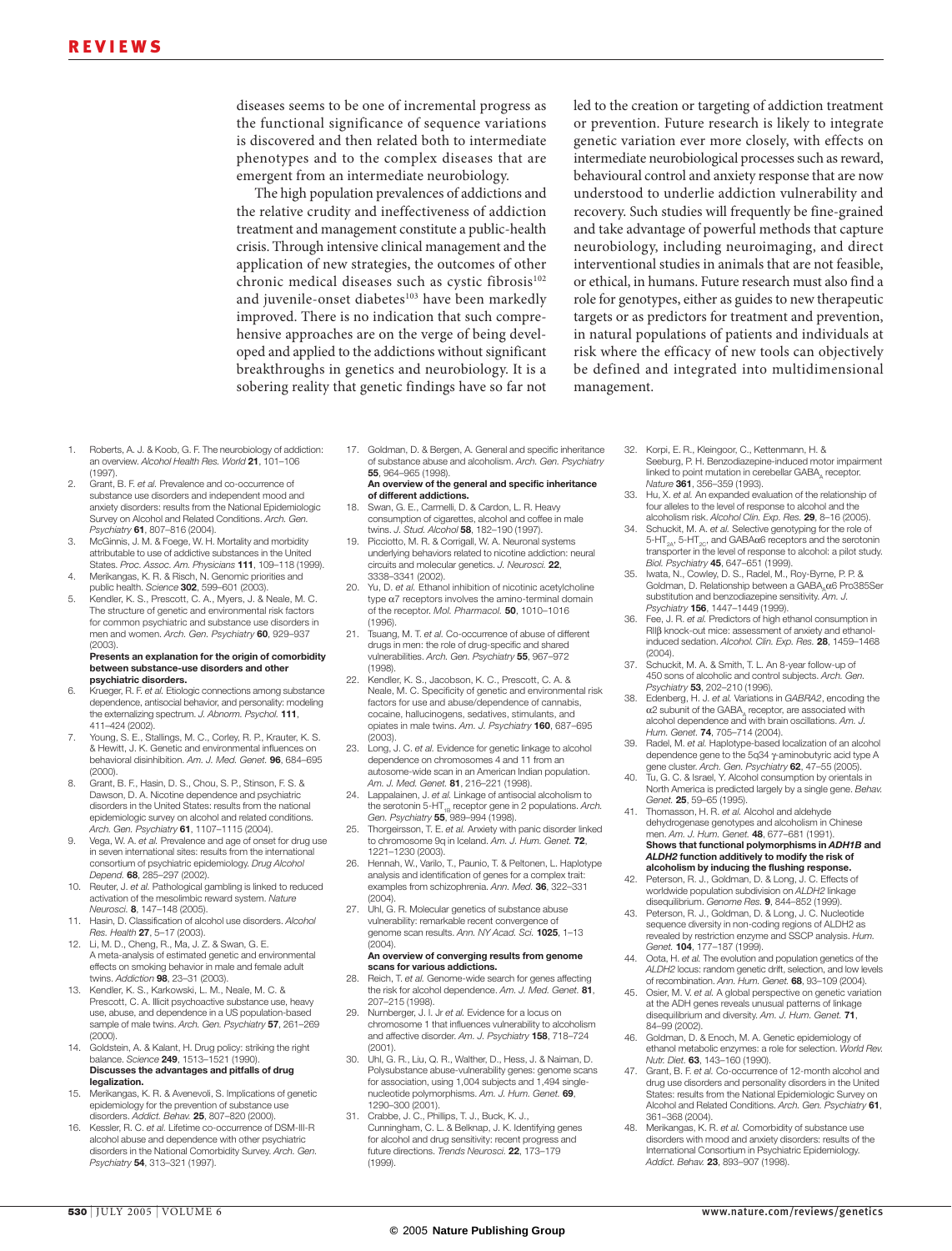- 49. Swendsen, J. D. & Merikangas, K. R. The comorbidity of depression and substance use disorders. *Clin. Psychol. Rev.* **20**, 173–189 (2000).
- 50. Clark, D. B., Cornelius, J. R., Kirisci, L. & Tarter, R. E. Childhood risk categories for adolescent substance involvement: a general liability typology. *Drug Alcohol Depend.* **77**, 13–21 (2005).
- 51. Wong, M. M., Zucker, R. A., Puttler, L. I. & Fitzgerald, H. E. Heterogeneity of risk aggregation for alcohol problems between early and middle childhood: nesting structure
- variations. *Dev. Psychopathol* **11**, 727–744 (1999). 52. Slutske, W. S. *et al.* Common genetic risk factors for conduct disorder and alcohol dependence. *J. Abnorm. Psychol.* **107**, 363–374 (1998).
- 53. Grove, W. M. *et al.* Heritability of substance abuse and antisocial behavior: a study of monozygotic twins reared apart. *Biol. Psychiatry* **27**, 1293–1304 (1990).
- 54. Cloninger, C. R., Bohman, M. & Sigvardsson, S. Inheritance of alcohol abuse. Cross-fostering analysis of adopted men. *Arch. Gen. Psychiatry* **38**, 861–868 (1981). **A study of adoptees showing cross-inheritance of alcoholism and ASPD.**
- 55. Virkkunen, M. & Linnoila, M. Brain serotonin, type II alcoholism and impulsive violence. *J. Stud. Alcohol Suppl.*  **11**, 163–169 (1993).
- 56. Grant, B. F. & Dawson, D. A. Age of onset of drug use and its association with DSM-IV drug abuse and dependence: results from the National Longitudinal Alcohol Epidemiologic Survey. *J. Subst. Abuse* **10**, 163–173 (1998). **An epidemiological study showing that a delay in the onset of use is crucial to minimizing the lifetime burden of alcoholism.**
- 57. Faraone, S. V., Doyle, A. E., Mick, E. & Biederman, J. Meta-analysis of the association between the 7-repeat allele of the dopamine D(4) receptor gene and attention deficit hyperactivity disorder. *Am. J. Psychiatry* **158**, 1052–1057 (2001).
- 58. Brunner, H. G., Nelen, M., Breakefield, X. O., Ropers, H. H. & van Oost, B. A. Abnormal behavior associated with a point mutation in the structural gene for monoamine oxidase A. *Science* **262**, 578–580 (1993).
- Caspi, A. *et al.* Role of genotype in the cycle of violence in maltreated children. *Science* **297**, 851–854 (2002). 60. Crabbe, J. C. *et al.* Elevated alcohol consumption in null
- mutant mice lacking 5-HT<sub>1B</sub> serotonin receptors. *Nature* <sup>2</sup> *Genet.* **14**, 98–101 (1996).
- 61. Soyka, M., Preuss, U. W., Koller, G., Zill, P. & Bondy, B. Association of 5-HT1B receptor gene and antisocial behavior in alcoholism. *J. Neural. Transm.* **111**, 101–109 (2004).
- 62. Kranzler, H. R., Hernandez-Avila, C. A. & Gelernter, J. Polymorphism of the 5-HT1B receptor gene (*HTR1B*): strong within-locus linkage disequilibrium without association to antisocial substance dependence. *Neuropsychopharmacology* **26**, 115–222 (2002).
- 63. Porjesz, B. *et al.* Linkage and linkage disequilibrium mapping of ERP and EEG phenotypes. *Biol. Psychol.* **61**, 229–248 (2002).
- 64. Becker, K., Laucht, M., El-Faddagh, M. & Schmidt, M. H. The dopamine D4 receptor gene exon III polymorphism is associated with novelty seeking in 15-year-old males from a high-risk community sample. *J. Neural Transm.* **112**, 847–858. (2005).
- 65. Sander, T. *et al.* Dopamine D4 receptor exon III alleles and variation of novelty seeking in alcoholics. *Am. J. Med. Genet.* **74**, 483–487 (1997).
- 66. Kendler, K. S. *et al.* The structure of the genetic and environmental risk factors for six major psychiatric disorders in women. Phobia, generalized anxiety disorder, panic disorder, bulimia, major depression, and alcoholism. *Arch. Gen. Psychiatry* **52**, 374–383 (1995).
- 67. Goldman, D. & Barr, C. S. Restoring the addicted brain. *N. Engl. J. Med.* **347**, 843–845 (2002).
- 68. McEwen, B. S. Stress, adaptation, and disease. Allostasis and allostatic load. *Ann. NY Acad. Sci.* **840**, 33–44 (1998).
- 69. Koob, G. F. & Le Moal, M. Drug addiction, dysregulation of reward, and allostasis. *Neuropsychopharmacology* **24**, 97–129 (2001).

#### **Highlights the relevance of using animal models to understand the neuroadaptational processes that are crucial to addiction.**

- 70. Koss, M. P. *et al.* Adverse childhood exposures and alcohol dependence among seven Native American tribes. *Am. J. Prev. Med.* **25**, 238–244 (2003).
- 71. Barr, C. S. *et al.* Serotonin transporter gene variation is associated with alcohol sensitivity in rhesus macaques exposed to early-life stress. *Alcohol Clin. Exp. Res.* **27**, 812–817 (2003).
- 72. Chen, J. *et al.* Functional analysis of genetic variation in catechol-*O*-methyltransferase (COMT): effects on mRNA, protein, and enzyme activity in postmortem human brain. *Am. J. Hum. Genet.* **75**, 807–821 (2004).
- 73. Zhu, G. *et al.* Differential expression of human *COMT* alleles in brain and lymphoblasts detected by RT-coupled 5′ nuclease assay. *Psychopharmacology* (*Berl.*) **177**, 178–184 (2004).
- 74. Xu, K. *et al.* A catechol-*O*-methyltransferase haplotype is associated with heroin dependence. *J. Med. Genet.*  (submitted).
- 75. Shifman, S. *et al.* A highly significant association between a COMT haplotype and schizophrenia. *Am. J. Hum. Genet.* **71**, 1296–1302 (2002).
- 76. Diatchenko, L. *et al.* Genetic basis for individual variations in pain perception and the development of a chronic pain
- condition. *Hum. Mol. Genet.* **14**, 135–143 (2005). 77. Egan, M. F. *et al.* Effect of COMT Val108/158Met genotype on frontal lobe function and risk for schizophrenia. *Proc. Natl Acad. Sci. USA* **98**, 6917–6922 (2001). **A neurocognitive and neuroimaging paper showing that a functional** *COMT* **polymorphism alters frontal lobe function and cognition.**
- 78. Malhotra, A. K. *et al.* A functional polymorphism in the *COMT* gene and performance on a test of prefrontal cognition. *Am. J. Psychiatry* **159**, 652–654 (2002).
- 79. Goldberg, T. E. *et al.* Executive subprocesses in working memory: relationship to catechol-*O*-methyltransferase Val158Met genotype and schizophrenia. *Arch. Gen. Psychiatry* **60**, 889–896 (2003).
- 80. Vandenbergh, D. J., Rodriguez, L. A., Miller, I. T., Uhl, G. R. & Lachman, H. M. High-activity catechol-*O*-methyltransferase allele is more prevalent in polysubstance abusers. *Am. J. Med. Genet.* **74**, 439–442 (1997).
- 81. Tiihonen, J. *et al.* Association between the functional variant of the catechol-*O*-methyltransferase (*COMT*) gene and type 1 alcoholism. *Mol. Psychiatry* **4**, 286–289 (1999).
- 82. Kauhanen, J. *et al.* Association between the functional polymorphism of catechol-*O*-methyltransferase gene and alcohol consumption among social drinkers. *Alcohol Clin. Exp. Res.* **24**, 135–139 (2000).
- Enoch, M. A., Xu, K., Ferro, E., Harris, C. R. & Goldman, D. Genetic origins of anxiety in women: a role for a functional catechol-*O*-methyltransferase polymorphism. *Psychiatr. Genet.* **13**, 33–41 (2003).
- 84. Zubieta, J. K. *et al.* COMT Val158Met genotype affects µ-opioid neurotransmitter responses to a pain stressor. *Science* **299**, 1240–1243 (2003). **An imaging study showing that a functional**
- **polymorphism in** *COMT* **alters pain/stress resiliency.**  85. Lesch, K. P. et al. Association of anxiety-related traits with
- a polymorphism in the serotonin transporter gene regulatory region. *Science* **274**, 1527–1531 (1996).
- 86. Feinn, R., Nellissery, M. & Kranzler, H. R. Meta-analysis of the association of a functional serotonin transporter promoter polymorphism with alcohol dependence. *Am. J. Med. Genet. B* **133**, 79–84 (2005).
- 87. Sen, S., Burmeister, M. & Ghosh, D. Meta-analysis of the association between a serotonin transporter promoter polymorphism (5-HTTLPR) and anxiety-related personality traits. *Am. J. Med. Genet. B* **127**, 85–89 (2004).
- 88. Caspi, A. *et al.* Influence of life stress on depression: moderation by a polymorphism in the *5-HTT* gene. *Science* **301**, 386–389 (2003).
- **A pioneering study of gene–environment interactions.**  89. Heinz, A. *et al.* A relationship between serotonin transporter genotype and *in vivo* protein expression and
- alcohol neurotoxicity. *Biol. Psychiatry* **47**, 643–649 (2000). 90. Little, K. Y. *et al.* Cocaine, ethanol, and genotype effects
- on human midbrain serotonin transporter binding sites and mRNA levels. *Am. J. Psychiatry* **155**, 207–213 (1998).
- 91. Hariri, A. R. *et al.* Serotonin transporter genetic variation and the response of the human amygdala. *Science* **297**, 400–403 (2002). **An imaging paper showing that a functional**

#### **polymorphism in the serotonin transporter alters the response to fearful stimuli in the amygdala.**  92. Pezawas, L. *et al.* Interaction of SERT & BDNF:

- Susceptibility for depression is reflected in morphometric changes of critical limbic circuits in humans. *Neuropsychopharmacology* **29**, S200 (2004).
- 93. Smolka, M, L. *et al.* Additive effects of catechol-*O*-methyltransferase Val158Met (COMT) and serotonin transporter (5-HTT) genotype on processing of adversive stimuli in the amygdala and hippocampus *Science* (submitted).
- 94. Nakamura, M., Ueno, S., Sano, A. & Tanabe, H. The human serotonin transporter gene linked polymorphism (*5-HTTLPR*) shows ten novel allelic variants. *Mol. Psychiatry* **5**, 32–38 (2000).
- 95. Hu, X. *et al.* The serotonin transporter promoter polymorphism is functionally triallelic and the gain-offunction allele is linked to obsessive-compulsive disorder. *Neuron* (submitted).
- 96. Weisner, C., Matzger, H. & Kaskutas, L. A. How important is treatment? One-year outcomes of treated and untreated alcohol-dependent individuals. *Addiction* **98**, 901–911 (2003).
- Simpson, D. D., Joe, G. W. & Broome, K. M. A national 5-year follow-up of treatment outcomes for cocaine dependence. *Arch. Gen. Psychiatry* **59**, 538–544 (2002).
- 98. O'Brien, C. P. A range of research-based pharmacotherapies for addiction. *Science* **278**, 66–70
	- (1997). **An overview of the development of medication to treat addictions.**
- 99. Johnson, B. A. An overview of the development of medications including novel anticonvulsants for the treatment of alcohol dependence. *Expert. Opin. Pharmacother.* **5**, 1943–1955 (2004).
- 100. Pettinati, H. M. *et al.* Sertraline treatment for alcohol dependence: interactive effects of medication and alcoholic subtype. *Alcohol Clin. Exp. Res.* **24**, 1041–1049 (2000).
- 101. Dundon, W., Lynch, K. G., Pettinati, H. M. & Lipkin, C. Treatment outcomes in type A and B alcohol dependence 6 months after serotonergic pharmacotherapy. *Alcohol Clin. Exp. Res.* **28**, 1065–1073 (2004).
- 102. Kulich, M., Rosenfeld, M., Goss, C. H. & Wilmott, R. Improved survival among young patients with cystic fibrosis. *J. Pediatr.* **142**, 631–636 (2003).
- 103. Nishimura, R. *et al.* Incidence of ESRD and survival after renal replacement therapy in patients with type 1 diabetes: a report from the Allegheny County Registry. *Am. J. Kidney Dis.* **42**, 117–124 (2003).
- 104. Kupfer, D. J., First, M. B. & Regier, D. A. (eds) *A research agenda for DSM-V* (American Psychiatric Association, 2002).

#### **A comprehensive synthesis and analysis of the priorities in research to improve the classification of psychiatric diseases.**

- 105. Babor, T. F. *et al.* Types of alcoholics. I. Evidence for an empirically derived typology based on indicators of vulnerability and severity. *Arch. Gen. Psychiatry* **49**, 599–608 (1992).
- 106. Zucker, R. A. The four alcoholisms: a developmental account of the etiologic process. *Nebr. Symp. Motiv.* **34**, 27–83 (1986).
- 107. Windle, M. & Scheidt, D. M. Alcoholic subtypes: are two sufficient? *Addiction* **99**, 1508–1519 (2004).
- 108. Morey, L. C. & Skinner, H. A. Empirically derived classifications of alcohol-related problems. *Recent. Dev. Alcohol* **4**, 145–168 (1986).
- 109. Hauser, J. & Rybakowski, J. Three clusters of male alcoholics. *Drug Alcohol Depend.* **48**, 243–250 (1997).
- 110. Feingold, A., Ball, S. A., Kranzler, H. R. & Rounsaville, B. J. Generalizability of the type A/type B distinction across different psychoactive substances. *Am. J. Drug Alcohol Abuse* **22**, 449–462 (1996).
- 111. Ball, S. A., Carroll, K. M., Babor, T. F. & Rounsaville, B. J. Subtypes of cocaine abusers: support for a type A–type B distinction. *J. Consult. Clin. Psychol.* **63**, 115–124 (1995).
- 112. Kalivas, P. W. & McFarland, K. Brain circuitry and the reinstatement of cocaine-seeking behavior. *Psychopharmacology* (*Berl.*) **168**, 44–56 (2003).
- 113. Nestler, E. J. Molecular mechanisms of drug addiction. *Neuropharmacology* **47** (Suppl. 1), 24–32 (2004).
- 114. Kalivas, P. W. Glutamate systems in cocaine addiction. *Curr. Opin. Pharmacol.* **4**, 23–29 (2004).
- 115. Liu, Q. R. *et al.* Human brain derived neurotrophic factor (BDNF) genes, splicing patterns, and assessments of associations with substance abuse and Parkinson's disease. *Am. J. Med. Genet. B* **134**, 93–103 (2005).
- 116. Lappalainen, J. *et al.* A functional neuropeptide Y Leu7Pro polymorphism associated with alcohol dependence in a large population sample from the United States. *Arch. Gen. Psychiatry* **59**, 825–831 (2002).
- 117. Connor, J. P., Young, R. M., Lawford, B. R., Ritchie, T. L. & Noble, E. P.  $D_2$  dopamine receptor (DRD2) polymorphism is associated with severity of alcohol dependence. *Eur. Psychiatry* **17**, 17–23 (2002). 118. Berrettini, W. H., Ferraro, T. N., Alexander, R. C.,
- Buchberg, A. M. & Vogel, W. H. Quantitative trait loci mapping of three loci controlling morphine preference using inbred mouse strains. *Nature Genet.* **7**, 54–58 (1994). **QTL mapping of mouse opioid preference to the location of the** µ**-opioid receptor, among other**
- **genomic regions.**  119. Ferraro, T. N. *et al.* Confirmation of a major QTL influencing oral morphine intake in C57 and DBA mice using reciprocal congenic strains. *Neuropsychopharmacology*  **30**, 742–746 (2005).
- 120. Fehr, C., Shirley, R. L., Belknap, J. K., Crabbe, J. C. & Buck, K. J. Congenic mapping of alcohol and pentobarbital withdrawal liability loci to a <1 centimorgan interval of murine chromosome 4: identification of *Mpdz* as a candidate gene. *J. Neurosci.* **22**, 3730–3738 (2002).
- 121. Carr, L. G. *et al.* A quantitative trait locus for alcohol consumption in selectively bred rat lines. *Alcohol Clin. Exp. Res.* **22**, 884–887 (1998).